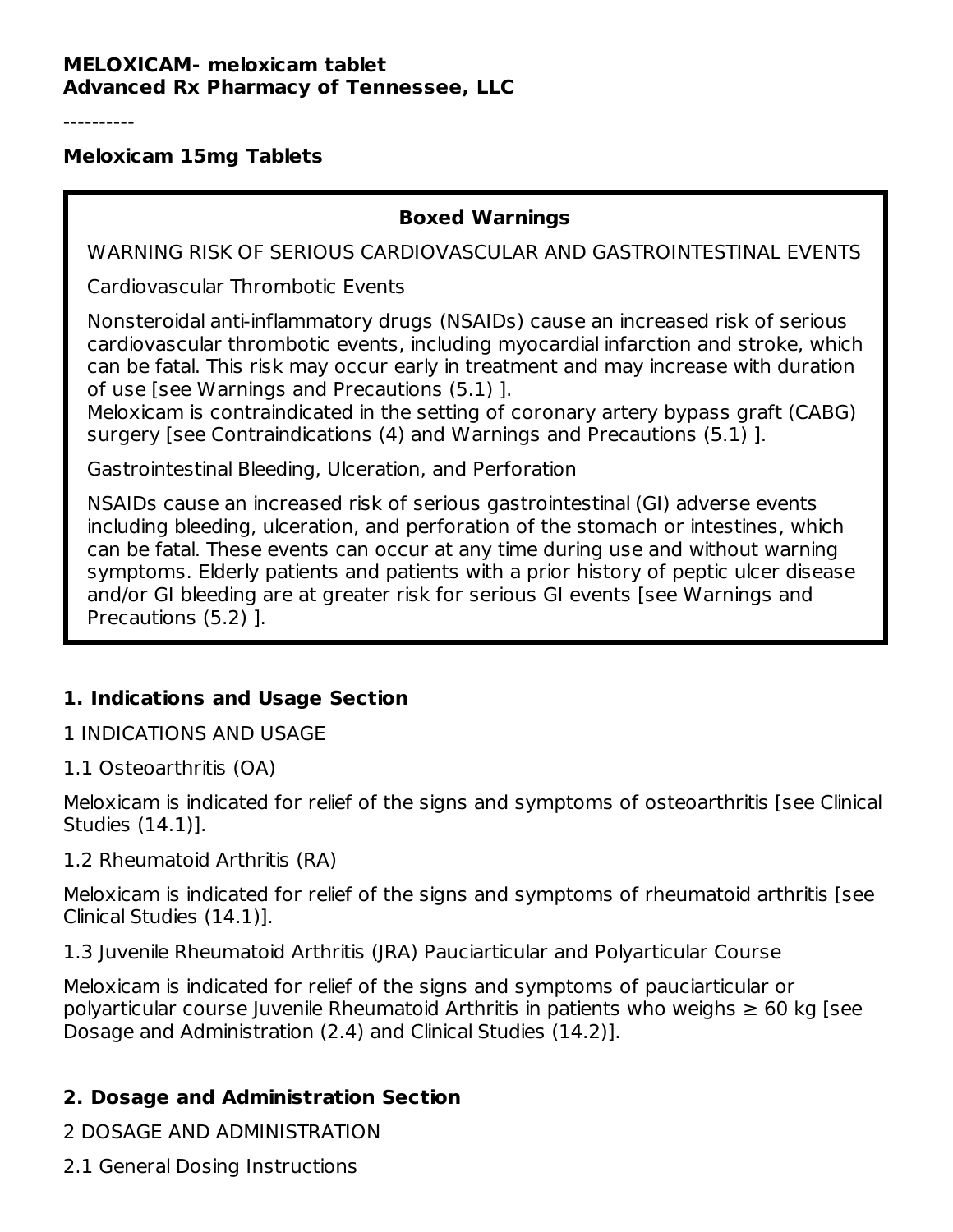Carefully consider the potential benefits and risks of meloxicam and other treatment options before deciding to use meloxicam. Use the lowest effective dosage for the shortest duration consistent with individual patient treatment goals [see Warnings and Precautions (5)].

After observing the response to initial therapy with meloxicam, adjust the dose to suit an individual patient's needs.

In adults, the maximum recommended daily oral dose of meloxicam is 15 mg regardless of formulation. In patients with hemodialysis, a maximum daily dosage of 7.5 mg is recommended [see Use in Specific Populations (8.7) and Clinical Pharmacology (12.3)].

Meloxicam may be taken without regard to timing of meals.

# 2.2 Osteoarthritis

For the relief of the signs and symptoms of osteoarthritis the recommended starting and maintenance oral dose of meloxicam is 7.5 mg once daily. Some patients may receive additional benefit by increasing the dose to 15 mg once daily.

# 2.3 Rheumatoid Arthritis

For the relief of the signs and symptoms of rheumatoid arthritis, the recommended starting and maintenance oral dose of meloxicam is 7.5 mg once daily. Some patients may receive additional benefit by increasing the dose to 15 mg once daily.

2.4 Juvenile Rheumatoid Arthritis (JRA) Pauciarticular and Polyarticular Course

For the treatment of juvenile rheumatoid arthritis, the recommended oral dose of meloxicam is 7.5 mg once daily in children who weigh  $\geq$  60 kg. There was no additional benefit demonstrated by increasing the dose above 7.5 mg in clinical trials.

Meloxicam tablets should not be used in children who weigh <60 kg.

2.5 Renal Impairment

The use of meloxicam in subjects with severe renal impairment is not recommended.

In patients on hemodialysis, the maximum dosage of meloxicam is 7.5 mg per day [see Clinical Pharmacology (12.3)].

2.6 Non-Interchangeability with Other Formulations of Meloxicam

Meloxicam tablets have not shown equivalent systemic exposure to other approved formulations of oral meloxicam. Therefore, meloxicam tablets are not interchangeable with other formulations of oral meloxicam product even if the total milligram strength is the same. Do not substitute similar dose strengths of meloxicam tablets with other formulations of oral meloxicam product.

# **3. Dosage Forms and Strengths**

Meloxicam tablets, USP:

7.5 mg: yellow coloured, round, biconvex, tablets, debossed with "158" on one side and "C" on the other.

15 mg: yellow coloured, round, flat bevelled tablets, debossed with "CIPLA" on one side and "159" on the other.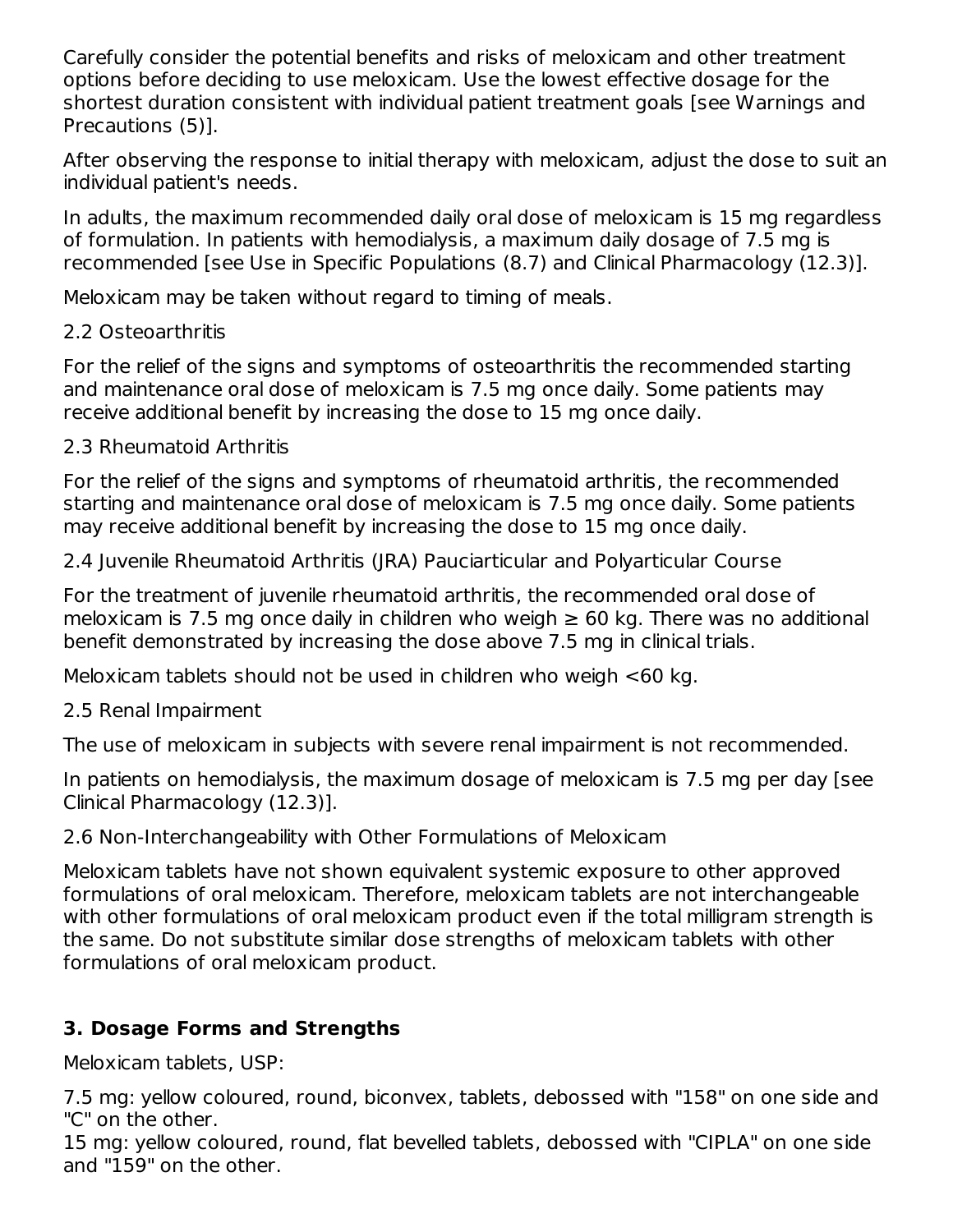# **4. Contraindications**

Meloxicam is contraindicated in the following patients:

- Known hypersensitivity (e.g., anaphylactic reactions and serious skin reactions) to meloxicam or any components of the drug product [see Warnings and Precautions (5.7,5.9) ]
- History of asthma, urticaria, or other allergic-type reactions after taking aspirin or other NSAIDs. Severe, sometimes fatal, anaphylactic reactions to NSAIDs have been reported in such patients [see Warnings and Precautions (5.7,5.8) ]
- In the setting of coronary artery bypass graft (CABG) surgery [see Warnings and Precautions (5.1) ]

# **5. Warnings and Precautions**

5.1 Cardiovascular Thrombotic Events

Clinical trials of several COX-2 selective and nonselective NSAIDs of up to three years duration have shown an increased risk of serious cardiovascular (CV) thrombotic events, including myocardial infarction (MI) and stroke, which can be fatal. Based on available data, it is unclear that the risk for CV thrombotic events is similar for all NSAIDs. The relative increase in serious CV thrombotic events over baseline conferred by NSAID use appears to be similar in those with and without known CV disease or risk factors for CV disease. However, patients with known CV disease or risk factors had a higher absolute incidence of excess serious CV thrombotic events, due to their increased baseline rate. Some observational studies found that this increased risk of serious CV thrombotic events began as early as the first weeks of treatment. The increase in CV thrombotic risk has been observed most consistently at higher doses.

To minimize the potential risk for an adverse CV event in NSAID-treated patients, use the lowest effective dose for the shortest duration possible. Physicians and patients should remain alert for the development of such events, throughout the entire treatment course, even in the absence of previous CV symptoms. Patients should be informed about the symptoms of serious CV events and the steps to take if they occur.

There is no consistent evidence that concurrent use of aspirin mitigates the increased risk of serious CV thrombotic events associated with NSAID use. The concurrent use of aspirin and an NSAID, such as meloxicam, increases the risk of serious gastrointestinal (GI) events [see Warnings and Precautions(5.2)].

Status Post Coronary Artery Bypass Graft (CABG) Surgery

Two large, controlled clinical trials of a COX-2 selective NSAID for the treatment of pain in the first 10-14 days following CABG surgery found an increased incidence of myocardial infarction and stroke. NSAIDs are contraindicated in the setting of CABG [see Contraindications (4)].

# Post-MI Patients

Observational studies conducted in the Danish National Registry have demonstrated that patients treated with NSAIDs in the post-MI period were at increased risk of reinfarction, CV-related death, and all-cause mortality beginning in the first week of treatment. In this same cohort, the incidence of death in the first year post-MI was 20 per 100 person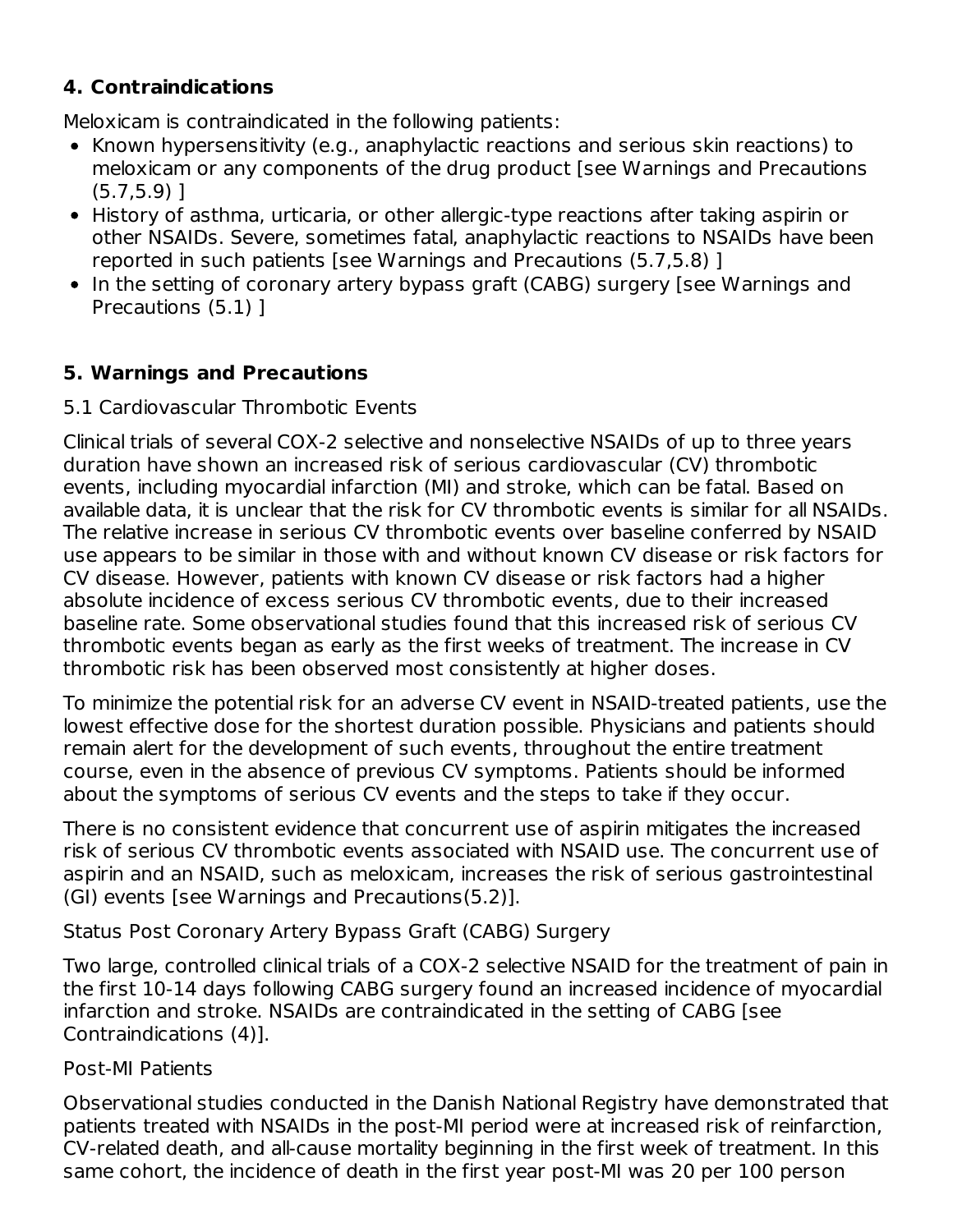years in NSAID-treated patients compared to 12 per 100 person years in non-NSAID exposed patients. Although the absolute rate of death declined somewhat after the first year post-MI, the increased relative risk of death in NSAID users persisted over at least the next four years of follow-up.

Avoid the use of meloxicam in patients with a recent MI unless the benefits are expected to outweigh the risk of recurrent CV thrombotic events. If meloxicam is used in patients with a recent MI, monitor patients for signs of cardiac ischemia.

5.2 Gastrointestinal Bleeding, Ulceration, and Perforation

NSAIDs, including meloxicam, can cause serious gastrointestinal (GI) adverse events including inflammation, bleeding, ulceration, and perforation of the esophagus, stomach, small intestine, or large intestine, which can be fatal. These serious adverse events can occur at any time, with or without warning symptoms, in patients treated with NSAIDs. Only one in five patients who develop a serious upper GI adverse event on NSAID therapy is symptomatic. Upper GI ulcers, gross bleeding, or perforation caused by NSAIDs occurred in approximately 1% of patients treated for 3-6 months, and in about 2-4% of patients treated for one year. However, even short-term NSAID therapy is not without risk.

Risk Factors for GI Bleeding, Ulceration, and Perforation

Patients with a prior history of peptic ulcer disease and/or GI bleeding who used NSAIDs had a greater than 10-fold increased risk for developing a GI bleed compared to patients without these risk factors. Other factors that increase the risk of GI bleeding in patients treated with NSAIDs include longer duration of NSAID therapy; concomitant use of oral corticosteroids, aspirin, anticoagulants, or selective serotonin reuptake inhibitors (SSRIs); smoking; use of alcohol; older age; and poor general health status. Most postmarketing reports of fatal GI events occurred in elderly or debilitated patients. Additionally, patients with advanced liver disease and/or coagulopathy are at increased risk for GI bleeding.

Strategies to Minimize the GI Risks in NSAID-treated patients:

Use the lowest effective dosage for the shortest possible duration.

Avoid administration of more than one NSAID at a time.

Avoid use in patients at higher risk unless benefits are expected to outweigh the increased risk of bleeding. For such patients, as well as those with active GI bleeding, consider alternate therapies other than NSAIDs.

Remain alert for signs and symptoms of GI ulceration and bleeding during NSAID therapy.

If a serious GI adverse event is suspected, promptly initiate evaluation and treatment, and discontinue meloxicam until a serious GI adverse event is ruled out.

In the setting of concomitant use of low-dose aspirin for cardiac prophylaxis, monitor patients more closely for evidence of GI bleeding [see Drug Interactions (7) ].

# 5.3 Hepatotoxicity

Elevations of ALT or AST (three or more times the upper limit of normal [ULN]) have been reported in approximately 1% of NSAID-treated patients in clinical trials. In addition, rare, sometimes fatal, cases of severe hepatic injury, including fulminant hepatitis, liver necrosis, and hepatic failure have been reported.

Elevations of ALT or AST (less than three times ULN) may occur in up to 15% of patients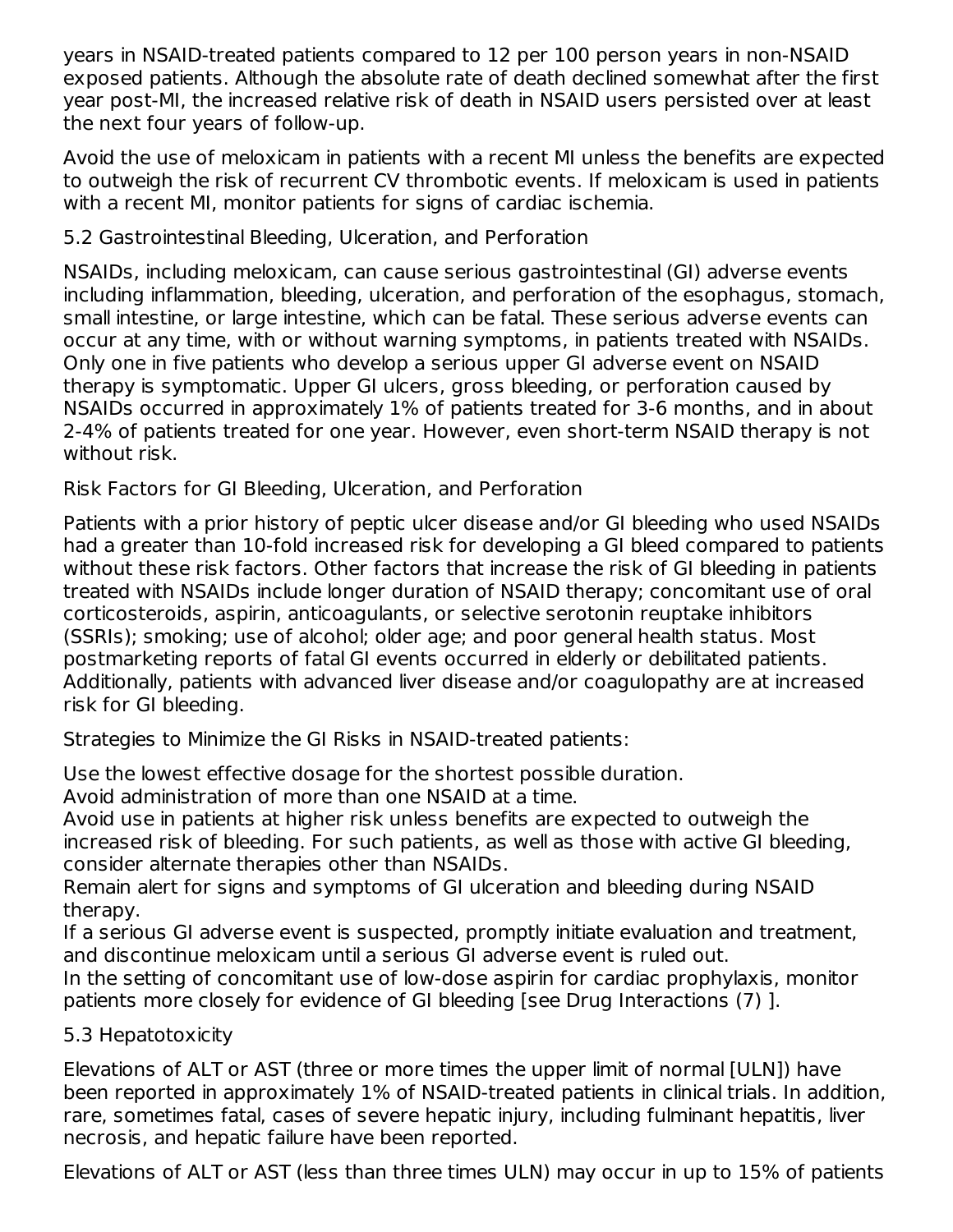treated with NSAIDs including meloxicam.

Inform patients of the warning signs and symptoms of hepatotoxicity (e.g., nausea, fatigue, lethargy, diarrhea, pruritus, jaundice, right upper quadrant tenderness, and "flulike" symptoms). If clinical signs and symptoms consistent with liver disease develop, or if systemic manifestations occur (e.g., eosinophilia, rash, etc.), discontinue meloxicam immediately, and perform a clinical evaluation of the patient [see Use in Specific Populations (8.6) and Clinical Pharmacology(12.3)].

### 5.4 Hypertension

NSAIDs, including meloxicam, can lead to new onset or worsening of preexisting hypertension, either of which may contribute to the increased incidence of CV events. Patients taking angiotensin converting enzyme (ACE) inhibitors, thiazide diuretics, or loop diuretics may have impaired response to these therapies when taking NSAIDs [see Drug Interactions (7)].

Monitor blood pressure (BP) during the initiation of NSAID treatment and throughout the course of therapy.

### 5.5 Heart Failure and Edema

The Coxib and traditional NSAID Trialists' Collaboration meta-analysis of randomized controlled trials demonstrated an approximately two-fold increase in hospitalizations for heart failure in COX-2 selectivetreated patients and nonselective NSAID-treated patients compared to placebo-treated patients. In a Danish National Registry study of patients with heart failure, NSAID use increased the risk of MI, hospitalization for heart failure, and death.

Additionally, fluid retention and edema have been observed in some patients treated with NSAIDs. Use of meloxicam may blunt the CV effects of several therapeutic agents used to treat these medical conditions (e.g., diuretics, ACE inhibitors, or angiotensin receptor blockers [ARBs]) [see Drug Interactions (7)].

Avoid the use of meloxicam in patients with severe heart failure unless the benefits are expected to outweigh the risk of worsening heart failure. If meloxicam is used in patients with severe heart failure, monitor patients for signs of worsening heart failure.

5.6 Renal Toxicity and Hyperkalemia

Renal Toxicity

Long-term administration of NSAIDs, including meloxicam, has resulted in renal papillary necrosis, renal insufficiency, acute renal failure, and other renal injury.

Renal toxicity has also been seen in patients in whom renal prostaglandins have a compensatory role in the maintenance of renal perfusion. In these patients, administration of an NSAID may cause a dose-dependent reduction in prostaglandin formation and, secondarily, in renal blood flow, which may precipitate overt renal decompensation. Patients at greatest risk of this reaction are those with impaired renal function, dehydration, hypovolemia, heart failure, liver dysfunction, those taking diuretics and ACE inhibitors or ARBs, and the elderly. Discontinuation of NSAID therapy is usually followed by recovery to the pretreatment state.

The renal effects of meloxicam may hasten the progression of renal dysfunction in patients with preexisting renal disease. Because some meloxicam metabolites are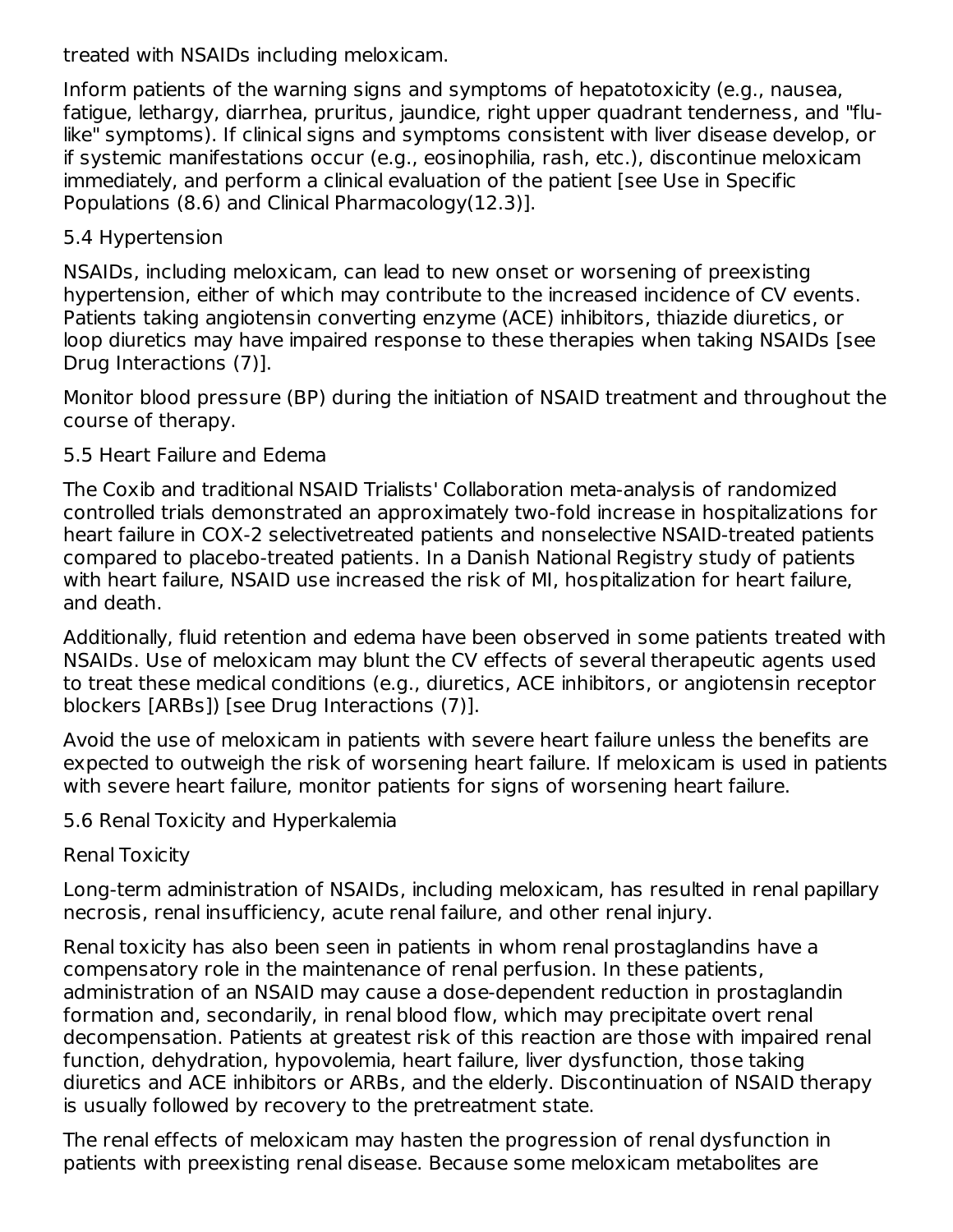excreted by the kidney, monitor patients for signs of worsening renal function.

Correct volume status in dehydrated or hypovolemic patients prior to initiating meloxicam. Monitor renal function in patients with renal or hepatic impairment, heart failure, dehydration, or hypovolemia during use of meloxicam [see Drug Interactions (7)].

No information is available from controlled clinical studies regarding the use of meloxicam in patients with advanced renal disease. Avoid the use of meloxicam in patients with advanced renal disease unless the benefits are expected to outweigh the risk of worsening renal function. If meloxicam is used in patients with advanced renal disease, monitor patients for signs of worsening renal function [see Clinical Pharmacology (12.3)].

### Hyperkalemia

Increases in serum potassium concentration, including hyperkalemia, have been reported with use of NSAIDs, even in some patients without renal impairment. In patients with normal renal function, these effects have been attributed to a hyporeninemic-hypoaldosteronism state.

### 5.7 Anaphylactic Reactions

Meloxicam has been associated with anaphylactic reactions in patients with and without known hypersensitivity to meloxicam and in patients with aspirin-sensitive asthma [see Contraindications (4) and Warnings and Precautions (5.8)].

Seek emergency help if an anaphylactic reaction occurs.

5.8 Exacerbation of Asthma Related to Aspirin Sensitivity

A subpopulation of patients with asthma may have aspirin-sensitive asthma which may include chronic rhinosinusitis complicated by nasal polyps; severe, potentially fatal bronchospasm; and/or intolerance to aspirin and other NSAIDs. Because crossreactivity between aspirin and other NSAIDs has been reported in such aspirin-sensitive patients, meloxicam is contraindicated in patients with this form of aspirin sensitivity [see Contraindications (4)]. When meloxicam is used in patients with preexisting asthma (without known aspirin sensitivity), monitor patients for changes in the signs and symptoms of asthma.

# 5.9 Serious Skin Reactions

NSAIDs, including meloxicam, can cause serious skin adverse reactions such as exfoliative dermatitis, Stevens-Johnson Syndrome (SJS), and toxic epidermal necrolysis (TEN), which can be fatal. These serious events may occur without warning. Inform patients about the signs and symptoms of serious skin reactions, and to discontinue the use of meloxicam at the first appearance of skin rash or any other sign of hypersensitivity. Meloxicam is contraindicated in patients with previous serious skin reactions to NSAIDs [see Contraindications (4)].

5.10 Drug Reaction with Eosinophilia and Systemic Symptoms (DRESS)

Drug Reaction with Eosinophilia and Systemic Symptoms (DRESS) has been reported in patients taking NSAIDs such as meloxicam. Some of these events have been fatal or lifethreatening. DRESS typically, although not exclusively, presents with fever, rash, lymphadenopathy, and/or facial swelling. Other clinical manifestations may include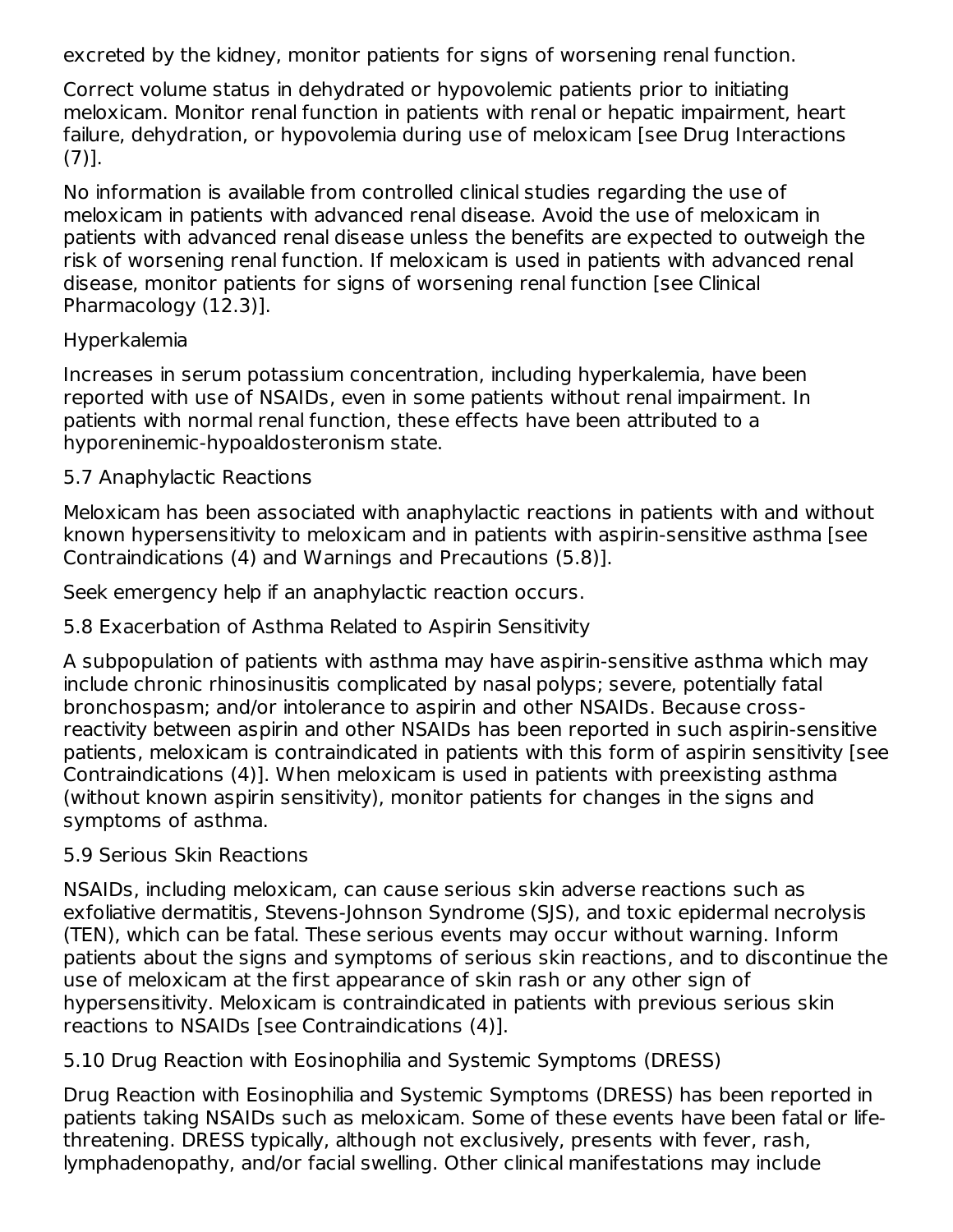hepatitis, nephritis, hematological abnormalities, myocarditis, or myositis. Sometimes symptoms of DRESS may resemble an acute viral infection. Eosinophilia is often present. Because this disorder is variable in its presentation, other organ systems not noted here may be involved. It is important to note that early manifestations of hypersensitivity, such as fever or lymphadenopathy, may be present even though rash is not evident. If such signs or symptoms are present, discontinue meloxicam and evaluate the patient immediately

### 5.11 Fetal Toxicity

Premature Closure of Fetal Ductus Arteriosus

Avoid use of NSAIDs, including meloxicam, in pregnant women at about 30 weeks gestation and later. NSAIDs, including meloxicam, increase the risk of premature closure of the fetal ductus arteriosus at approximately this gestational age.

Oligohydramnios/Neonatal Renal Impairment

Use of NSAIDs, including meloxicam, at about 20 weeks gestation or later in pregnancy may cause fetal renal dysfunction leading to oligohydramnios and, in some cases, neonatal renal impairment. These adverse outcomes are seen, on average, after days to weeks of treatment, although oligohydramnios has been infrequently reported as soon as 48 hours after NSAID initiation. Oligohydramnios is often, but not always, reversible with treatment discontinuation. Complications of prolonged oligohydramnios may, for example, include limb contractures and delayed lung maturation. In some postmarketing cases of impaired neonatal renal function, invasive procedures such as exchange transfusion or dialysis were required.

If NSAID treatment is necessary between about 20 weeks and 30 weeks gestation, limit meloxicam use to the lowest effective dose and shortest duration possible. Consider ultrasound monitoring of amniotic fluid if meloxicam treatment extends beyond 48 hours. Discontinue meloxicam if oligohydramnios occurs and follow up according to clinical practice [see Use in Specific Populations (8.1)].

# 5.12 Hematologic Toxicity

Anemia has occurred in NSAID-treated patients. This may be due to occult or gross blood loss, fluid retention, or an incompletely described effect on erythropoiesis. If a patient treated with meloxicam has any signs or symptoms of anemia, monitor hemoglobin or hematocrit.

NSAIDs, including meloxicam, may increase the risk of bleeding events. Co-morbid conditions such as coagulation disorders or concomitant use of warfarin, other anticoagulants, antiplatelet agents (e.g., aspirin), serotonin reuptake inhibitors (SSRIs) and serotonin norepinephrine reuptake inhibitors (SNRIs) may increase this risk. Monitor these patients for signs of bleeding [see Drug Interactions (7)].

# 5.13 Masking of Inflammation and Fever

The pharmacological activity of meloxicam in reducing inflammation, and possibly fever, may diminish the utility of diagnostic signs in detecting infections.

# 5.14 Laboratory Monitoring

Because serious GI bleeding, hepatotoxicity, and renal injury can occur without warning symptoms or signs, consider monitoring patients on long-term NSAID treatment with a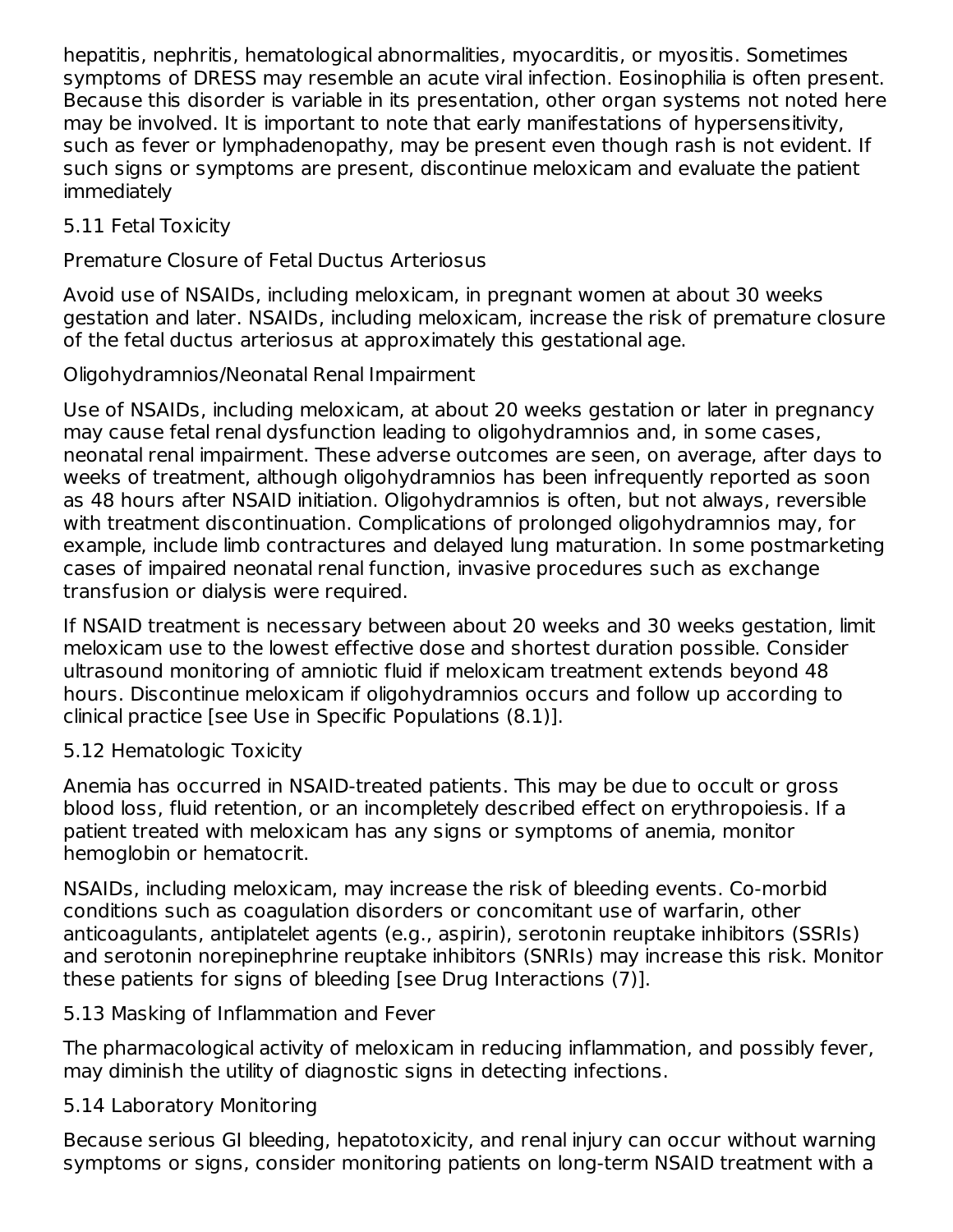# **6. Adverse Reactions**

The following adverse reactions are discussed in greater detail in other sections of the labeling:

- Cardiovascular Thrombotic Events [see Boxed Warning and Warnings and Precautions (5.1) ]
- GI Bleeding, Ulceration, and Perforation [see Boxed Warning and Warnings and Precautions (5.2) ]
- Hepatotoxicity [see Warnings and Precautions (5.3) ]
- Hypertension [see Warnings and Precautions (5.4) ]
- Heart Failure and Edema [see Warnings and Precautions (5.5) ]
- Renal Toxicity and Hyperkalemia [see Warnings and Precautions (5.6) ]
- Anaphylactic Reactions [see Warnings and Precautions (5.7)]
- Serious Skin Reactions [see Warnings and Precautions (5.9) ]
- Drug Reaction with Eosinophilia and Systemic Symptoms (DRESS) [see Warnings and Precautions (5.10) ]
- Fetal Toxicity [see Warnings and Precautions (5.11) ]
- Hematologic Toxicity [see Warnings and Precautions (5.12) ]

# 6.1 Clinical Trials Experience

Because clinical trials are conducted under widely varying conditions, adverse reaction rates observed in the clinical trials of a drug cannot be directly compared to rates in the clinical trials of another drug and may not reflect the rates observed in practice.

# **Adults**

# Osteoarthritis and Rheumatoid Arthritis

The meloxicam Phase 2/3 clinical trial database includes 10,122 OA patients and 1012 RA patients treated with meloxicam 7.5 mg/day, 3505 OA patients and 1351 RA patients treated with meloxicam 15 mg/day. Meloxicam at these doses was administered to 661 patients for at least 6 months and to 312 patients for at least one year. Approximately 10,500 of these patients were treated in ten placebo- and/or active-controlled osteoarthritis trials and 2363 of these patients were treated in ten placebo- and/or active-controlled rheumatoid arthritis trials. Gastrointestinal (GI) adverse events were the most frequently reported adverse events in all treatment groups across meloxicam trials.

A 12-week multicenter, double-blind, randomized trial was conducted in patients with osteoarthritis of the knee or hip to compare the efficacy and safety of meloxicam with placebo and with an active control. Two 12-week multicenter, double-blind, randomized trials were conducted in patients with rheumatoid arthritis to compare the efficacy and safety of meloxicam with placebo.

Table 1a depicts adverse events that occurred in ≥2% of the meloxicam treatment groups in a 12-week placebo- and active-controlled osteoarthritis trial.

Table 1b depicts adverse events that occurred in ≥2% of the meloxicam treatment groups in two 12-week placebo-controlled rheumatoid arthritis trials.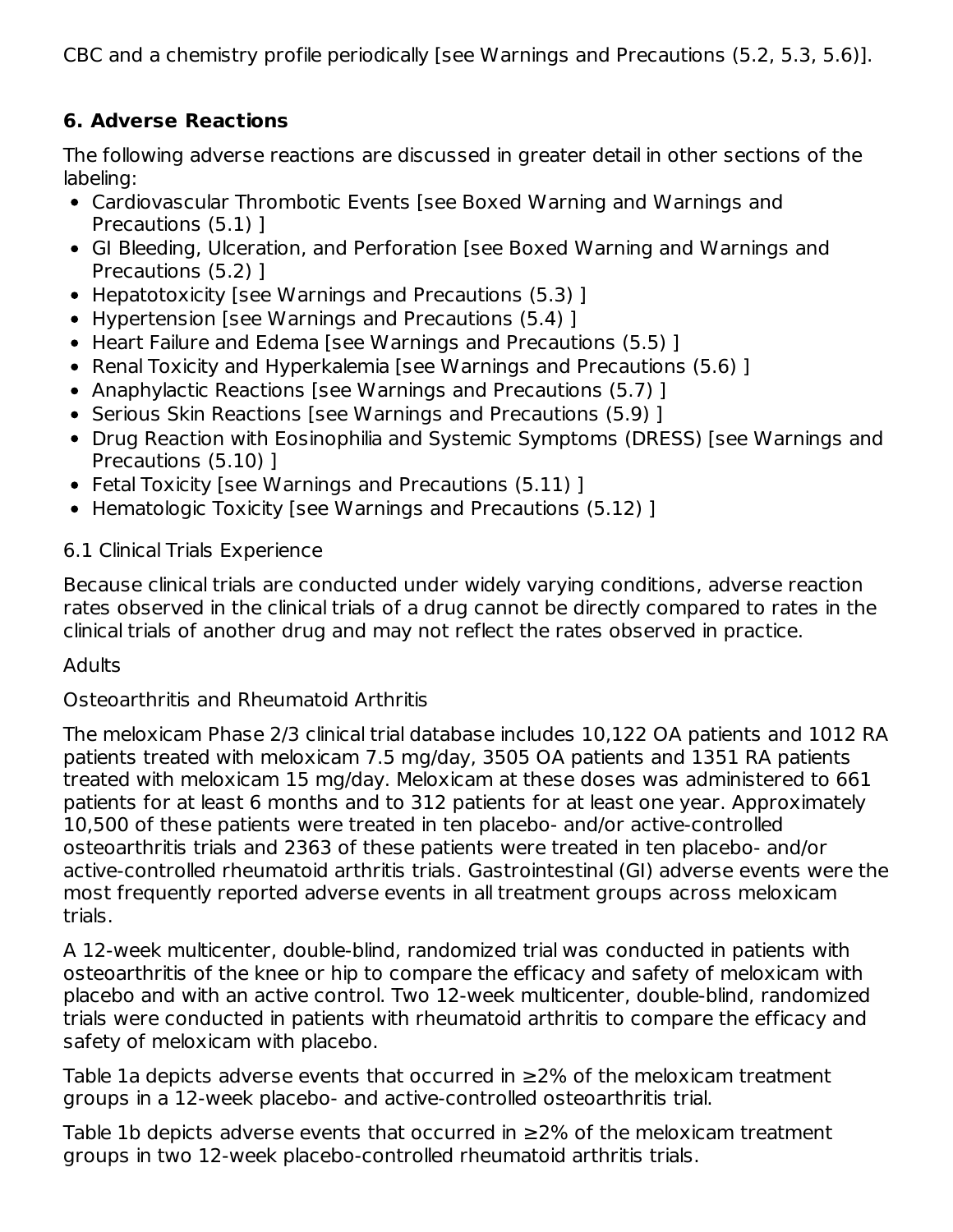Table 1a Adverse Events (%) Occurring in ≥2% of Meloxicam Patients in a 12-Week Osteoarthritis Placebo- and Active-Controlled Trial

|                                   | Meloxicam | Meloxicam | <b>Diclofenac</b>                     |      |
|-----------------------------------|-----------|-----------|---------------------------------------|------|
| Placebo                           |           |           | 7.5 mg daily 15 mg daily 100 mg daily |      |
| No. of Patients                   | 157       | 154       | 156                                   | 153  |
| Gastrointestinal                  | 17.2      | 20.1      | 17.3                                  | 28.1 |
| Abdominal pain                    | 2.5       | 1.9       | 2.6                                   | 1.3  |
| Diarrhea                          | 3.8       | 7.8       | 3.2                                   | 9.2  |
| <b>Dyspepsia</b>                  | 4.5       | 4.5       | 4.5                                   | 6.5  |
| Flatulence                        | 4.5       | 3.2       | 3.2                                   | 3.9  |
| <b>Nausea</b>                     | 3.2       | 3.9       | 3.8                                   | 7.2  |
| Body as a Whole                   |           |           |                                       |      |
| Accident household                | 1.9       | 4.5       | 3.2                                   | 2.6  |
| Edema1                            | 2.5       | 1.9       | 4.5                                   | 3.3  |
| Fall                              | 0.6       | 2.6       | 0.0                                   | 1.3  |
| Influenza-like symptoms           | 5.1       | 4.5       | 5.8                                   | 2.6  |
| <b>Central and Peripheral</b>     |           |           |                                       |      |
| Nervous System                    |           |           |                                       |      |
| <b>Dizziness</b>                  | 3.2       | 2.6       | 3.8                                   | 2.0  |
| Headache                          | 10.2      | 7.8       | 8.3                                   | 5.9  |
| Respiratory                       |           |           |                                       |      |
| Pharyngitis                       | 1.3       | 0.6       | 3.2                                   | 1.3  |
| Upper respiratory tract infection | 1.9       | 3.2       | 1.9                                   | 3.3  |
| <b>Skin</b>                       |           |           |                                       |      |
| Rash2                             | 2.5       | 2.6       | 0.6                                   | 2.0  |

1WHO preferred terms edema, edema dependent, edema peripheral, and edema legs combined

2WHO preferred terms rash, rash erythematous, and rash maculo-papular combined

Table 1b Adverse Events (%) Occurring in ≥2% of Meloxicam Patients in two 12-Week Rheumatoid Arthritis Placebo-Controlled Trials

| Placebo                                              |      | Meloxicam Meloxicam       |                          |
|------------------------------------------------------|------|---------------------------|--------------------------|
|                                                      |      | $7.5 \text{ mg}$<br>daily | $15 \text{ mg}$<br>daily |
| No. of Patients                                      | 469  | 481                       | 477                      |
| <b>Gastrointestinal Disorders</b>                    | 14.1 | 18.9                      | 16.8                     |
| Abdominal pain NOS2                                  | 0.6  | 2.9                       | 2.3                      |
| Dyspeptic signs and symptoms1                        | 3.8  | 5.8                       | 4.0                      |
| Nausea <sub>2</sub>                                  | 2.6  | 3.3                       | 3.8                      |
| General Disorders and Administration Site Conditions |      |                           |                          |
| Influenza-like illness2                              | 2.1  | 2.9                       | 2.3                      |
| Infection and Infestations                           |      |                           |                          |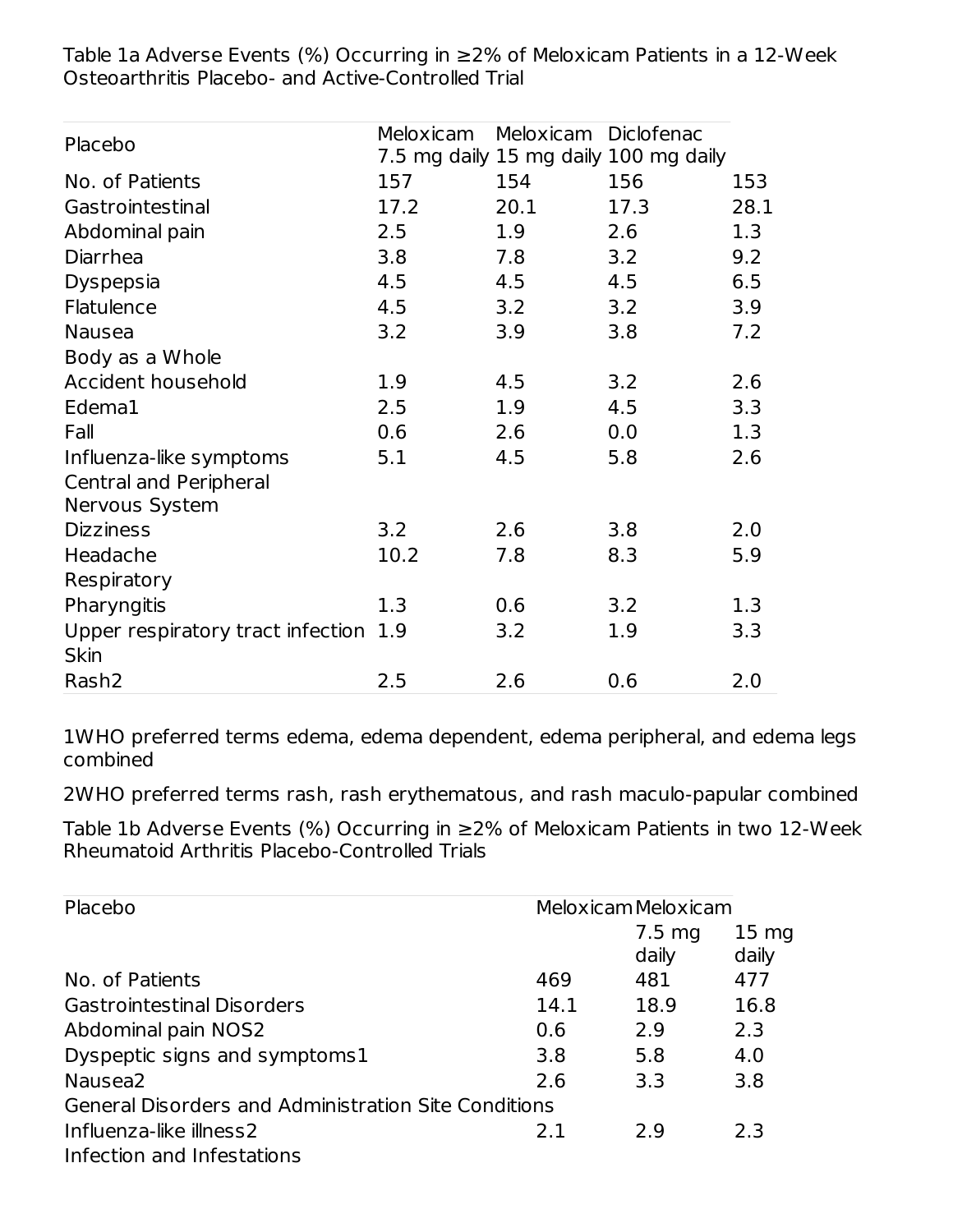| Upper respiratory tract infections-pathogen class $\begin{bmatrix} 4 & 1 \end{bmatrix}$<br>unspecified1 |     | 7 O | 6.5 |
|---------------------------------------------------------------------------------------------------------|-----|-----|-----|
| Musculoskeletal and Connective Tissue Disorders                                                         |     |     |     |
| Joint related signs and symptoms1                                                                       | 1.9 | 1.5 | 23  |
| Nervous System Disorders                                                                                |     |     |     |
| Headaches NOS2                                                                                          | 6.4 | 64  | 5.5 |
| Skin and Subcutaneous Tissue Disorders                                                                  |     |     |     |
| Rash NOS2                                                                                               | 17  | 1 O | 21  |

|                                                 | 4 to 6 Weeks | Controlled<br><b>Trials</b> | 6 Month                   | Controlled<br>Trials                |                             |
|-------------------------------------------------|--------------|-----------------------------|---------------------------|-------------------------------------|-----------------------------|
|                                                 |              | Meloxicam<br>7.5 mg daily   | 15 <sub>mg</sub><br>daily | Meloxicam Meloxicam<br>7.5 mg daily | Meloxicam<br>15 mg<br>daily |
| No. of Patients                                 |              | 8955                        | 256                       | 169                                 | 306                         |
| Gastrointestinal                                |              | 11.8                        | 18.0                      | 26.6                                | 24.2                        |
| Abdominal pain                                  |              | 2.7                         | 2.3                       | 4.7                                 | 2.9                         |
| Constipation                                    |              | 0.8                         | 1.2                       | 1.8                                 | 2.6                         |
| Diarrhea                                        |              | 1.9                         | 2.7                       | 5.9                                 | 2.6                         |
| <b>Dyspepsia</b>                                |              | 3.8                         | 7.4                       | 8.9                                 | 9.5                         |
| Flatulence                                      |              | 0.5                         | 0.4                       | 3.0                                 | 2.6                         |
| <b>Nausea</b>                                   |              | 2.4                         | 4.7                       | 4.7                                 | 7.2                         |
| Vomiting                                        |              | 0.6                         | 0.8                       | 1.8                                 | 2.6                         |
| Body as a Whole                                 |              |                             |                           |                                     |                             |
| Accident household                              |              | 0.0                         | 0.0                       | 0.6                                 | 2.9                         |
| Edema1                                          |              | 0.6                         | 2.0                       | 2.4                                 | 1.6                         |
| Pain                                            |              | 0.9                         | 2.0                       | 3.6                                 | 5.2                         |
| <b>Central and Peripheral Nervous</b><br>System |              |                             |                           |                                     |                             |
| <b>Dizziness</b>                                |              | 1.1                         | 1.6                       | 2.4                                 | 2.6                         |
| Headache                                        |              | 2.4                         | 2.7                       | 3.6                                 | 2.6                         |
| Hematologic                                     |              |                             |                           |                                     |                             |
| Anemia                                          |              | 0.1                         | 0.0                       | 4.1                                 | 2.9                         |
| Musculoskeletal                                 |              |                             |                           |                                     |                             |
| Arthralgia                                      |              | 0.5                         | 0.0                       | 5.3                                 | 1.3                         |
| Back pain                                       |              | 0.5                         | 0.4                       | 3.0                                 | 0.7                         |
| Psychiatric                                     |              |                             |                           |                                     |                             |
| Insomnia                                        |              | 0.4                         | 0.0                       | 3.6                                 | 1.6                         |
| Respiratory                                     |              |                             |                           |                                     |                             |
| Coughing                                        |              | 0.2                         | 0.8                       | 2.4                                 | 1.0                         |
| Upper respiratory tract<br>infection            |              | 0.2                         | 0.0                       | 8.3                                 | 7.5                         |
| <b>Skin</b>                                     |              |                             |                           |                                     |                             |
| Pruritus                                        |              | 0.4                         | 1.2                       | 2.4                                 | 0.0                         |
| Rash <sub>2</sub>                               |              | 0.3                         | 1.2                       | 3.0                                 | 1.3                         |
| Urinary                                         |              |                             |                           |                                     |                             |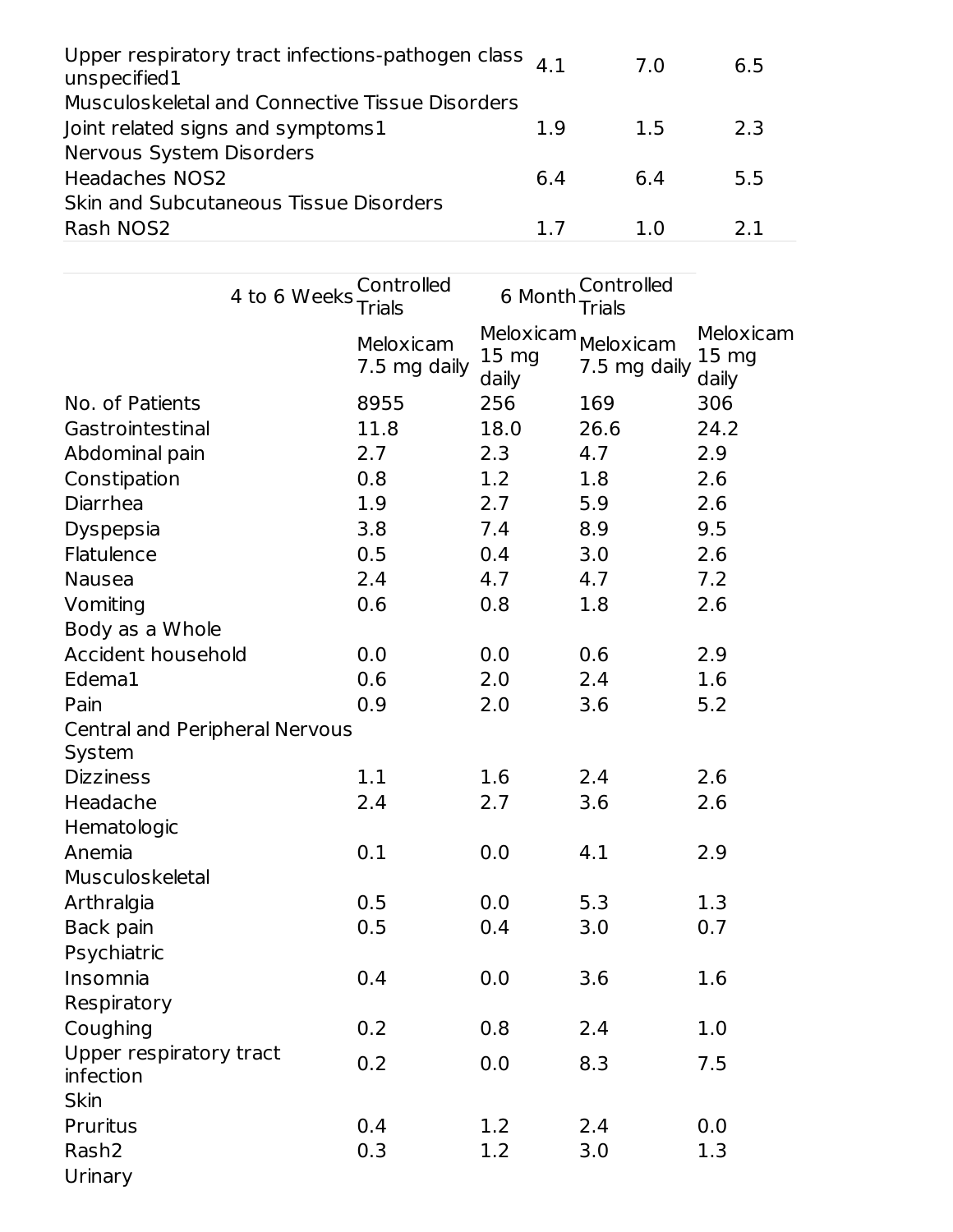| Micturition frequency                                                               |                                                                                                                                                                                                                          | 0.1                                                                                               | 0.4               | 2.4 | 1.3              |             |  |  |
|-------------------------------------------------------------------------------------|--------------------------------------------------------------------------------------------------------------------------------------------------------------------------------------------------------------------------|---------------------------------------------------------------------------------------------------|-------------------|-----|------------------|-------------|--|--|
| Urinary tract infection                                                             |                                                                                                                                                                                                                          | 0.3                                                                                               | 0.4               | 4.7 | 6.9              |             |  |  |
|                                                                                     |                                                                                                                                                                                                                          |                                                                                                   |                   |     |                  |             |  |  |
| Body as a<br>Whole                                                                  | allergic reaction, face edema, fatigue, fever, hot flushes, malaise,<br>syncope, weight decrease, weight increase                                                                                                        |                                                                                                   |                   |     |                  |             |  |  |
| Cardiovascular                                                                      |                                                                                                                                                                                                                          | angina pectoris, cardiac failure, hypertension, hypotension, myocardial<br>infarction, vasculitis |                   |     |                  |             |  |  |
| Central and<br>Peripheral<br><b>Nervous</b><br>System                               |                                                                                                                                                                                                                          | convulsions, paresthesia, tremor, vertigo                                                         |                   |     |                  |             |  |  |
| Gastrointestinalhematemesis, hemorrhagic duodenal ulcer, hemorrhagic gastric ulcer, | colitis, dry mouth, duodenal ulcer, eructation, esophagitis, gastric ulcer,<br>gastritis,<br>intestinal perforation, melena, pancreatitis, perforated duodenal ulcer,<br>perforated gastric ulcer, stomatitis ulcerative | gastroesophageal reflux, gastrointestinal                                                         |                   |     |                  | hemorrhage, |  |  |
| Heart Rate and<br>Rhythm                                                            | arrhythmia, palpitation, tachycardia                                                                                                                                                                                     |                                                                                                   |                   |     |                  |             |  |  |
| Hematologic                                                                         | leukopenia, purpura, thrombocytopenia                                                                                                                                                                                    |                                                                                                   |                   |     |                  |             |  |  |
| System                                                                              | Liver and Biliary ALT increased, AST increased, bilirubinemia, GGT increased, hepatitis                                                                                                                                  |                                                                                                   |                   |     |                  |             |  |  |
| Metabolic and<br>Nutritional                                                        | dehydration                                                                                                                                                                                                              |                                                                                                   |                   |     |                  |             |  |  |
| Psychiatric                                                                         | abnormal dreaming, anxiety, appetite increased, confusion, depression,<br>nervousness, somnolence                                                                                                                        |                                                                                                   |                   |     |                  |             |  |  |
| Respiratory                                                                         | asthma, bronchospasm, dyspnea                                                                                                                                                                                            |                                                                                                   |                   |     |                  |             |  |  |
| Skin and                                                                            | alopecia,                                                                                                                                                                                                                | angioedema,                                                                                       | bullous eruption, |     | photosensitivity | reaction,   |  |  |
| Appendages                                                                          | pruritus, sweating increased, urticaria                                                                                                                                                                                  |                                                                                                   |                   |     |                  |             |  |  |
| <b>Special Senses</b>                                                               | abnormal vision, conjunctivitis, taste perversion, tinnitus<br>albuminuria, BUN increased, creatinine increased, hematuria,                                                                                              |                                                                                                   |                   |     |                  |             |  |  |
| <b>Urinary System</b>                                                               | failure                                                                                                                                                                                                                  |                                                                                                   |                   |     |                  | renal       |  |  |

### **7. Drug Interactions**

See Table 3 for clinically significant drug interactions with meloxicam. See also Warnings and Precautions (5.2, 5.6, 5.12) and Clinical Pharmacology (12.3).

Table 3 Clinically Significant Drug Interactions with Meloxicam

|                     | Drugs that Interfere with Hemostasis                                                                                                                                                                                              |
|---------------------|-----------------------------------------------------------------------------------------------------------------------------------------------------------------------------------------------------------------------------------|
|                     | Meloxicam and anticoagulants such as warfarin have a synergistic<br>effect on bleeding. The concomitant use of meloxicam and<br>anticoagulants have an increased risk of serious bleeding                                         |
| Clinical<br>Impact: | compared to the use of either drug alone.<br>Serotonin release by platelets plays an important role in<br>hemostasis. Case-control and cohort epidemiological studies<br>showed that concomitant use of drugs that interfere with |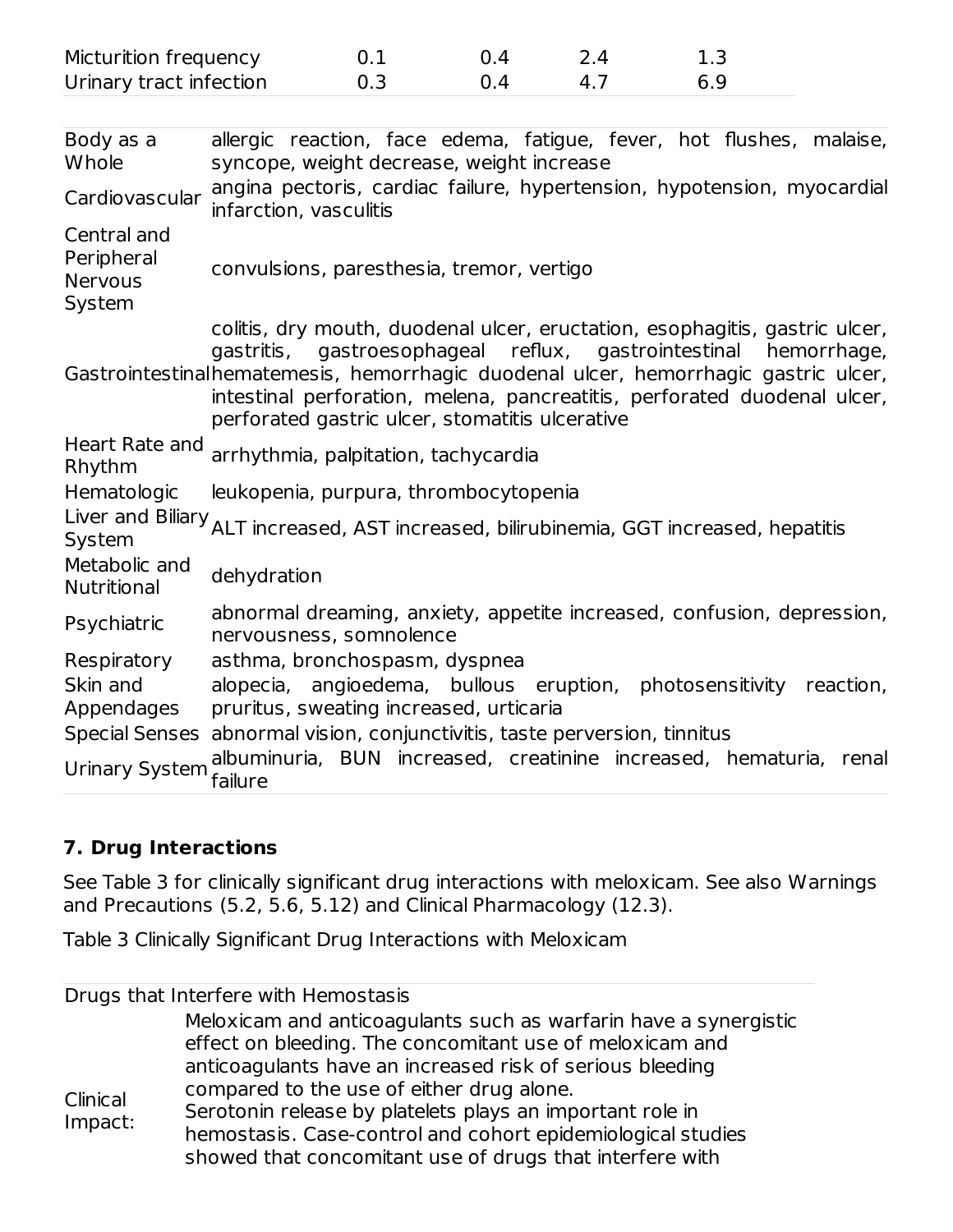| Monitor patients with concomitant use of meloxicam with<br>anticoagulants (e.g., warfarin), antiplatelet agents (e.g., aspirin),<br>Intervention: selective serotonin reuptake inhibitors (SSRIs), and serotonin<br>norepinephrine reuptake inhibitors (SNRIs) for signs of bleeding<br>Controlled clinical studies showed that the concomitant use of<br>NSAIDs and analgesic doses of aspirin does not produce any<br>greater therapeutic effect than the use of NSAIDs alone. In a<br>clinical study, the concomitant use of an NSAID and aspirin was<br>associated with a significantly increased incidence of GI adverse<br>reactions as compared to use of the NSAID alone [see Warnings<br>Concomitant use of meloxicam and low dose aspirin or analgesic<br>doses of aspirin is not generally recommended because of the<br>Intervention: increased risk of bleeding [see Warnings and Precautions (5.12)].<br>NSAIDs may diminish the antihypertensive effect of angiotensin<br>converting enzyme (ACE) inhibitors, angiotensin receptor blockers |
|------------------------------------------------------------------------------------------------------------------------------------------------------------------------------------------------------------------------------------------------------------------------------------------------------------------------------------------------------------------------------------------------------------------------------------------------------------------------------------------------------------------------------------------------------------------------------------------------------------------------------------------------------------------------------------------------------------------------------------------------------------------------------------------------------------------------------------------------------------------------------------------------------------------------------------------------------------------------------------------------------------------------------------------------------------|
|                                                                                                                                                                                                                                                                                                                                                                                                                                                                                                                                                                                                                                                                                                                                                                                                                                                                                                                                                                                                                                                            |
|                                                                                                                                                                                                                                                                                                                                                                                                                                                                                                                                                                                                                                                                                                                                                                                                                                                                                                                                                                                                                                                            |
|                                                                                                                                                                                                                                                                                                                                                                                                                                                                                                                                                                                                                                                                                                                                                                                                                                                                                                                                                                                                                                                            |
|                                                                                                                                                                                                                                                                                                                                                                                                                                                                                                                                                                                                                                                                                                                                                                                                                                                                                                                                                                                                                                                            |
|                                                                                                                                                                                                                                                                                                                                                                                                                                                                                                                                                                                                                                                                                                                                                                                                                                                                                                                                                                                                                                                            |
|                                                                                                                                                                                                                                                                                                                                                                                                                                                                                                                                                                                                                                                                                                                                                                                                                                                                                                                                                                                                                                                            |
| In patients who are elderly, volume-depleted (including those on                                                                                                                                                                                                                                                                                                                                                                                                                                                                                                                                                                                                                                                                                                                                                                                                                                                                                                                                                                                           |
| diuretic therapy), or have renal impairment, coadministration of an<br>NSAID with ACE inhibitors or ARBs may result in deterioration of<br>renal function, including possible acute renal failure. These effects                                                                                                                                                                                                                                                                                                                                                                                                                                                                                                                                                                                                                                                                                                                                                                                                                                           |
| During concomitant use of meloxicam and ACE inhibitors, ARBs, or<br>beta-blockers, monitor blood pressure to ensure that the desired<br>During concomitant use of meloxicam and ACE inhibitors or ARBs<br>in patients who are elderly, volume-depleted, or have impaired renal                                                                                                                                                                                                                                                                                                                                                                                                                                                                                                                                                                                                                                                                                                                                                                             |
| function, monitor for signs of worsening renal function [see<br>When these drugs are administered concomitantly, patients should<br>be adequately hydrated. Assess renal function at the beginning of<br>the concomitant treatment and periodically thereafter.                                                                                                                                                                                                                                                                                                                                                                                                                                                                                                                                                                                                                                                                                                                                                                                            |
|                                                                                                                                                                                                                                                                                                                                                                                                                                                                                                                                                                                                                                                                                                                                                                                                                                                                                                                                                                                                                                                            |
| Clinical studies, as well as post-marketing observations, showed<br>that NSAIDs reduced the natriuretic effect of loop diuretics (e.g.,<br>furosemide) and thiazide diuretics in some patients. This effect has<br>been attributed to the NSAID inhibition of renal prostaglandin<br>synthesis. However, studies with furosemide agents and<br>meloxicam have not demonstrated a reduction in natriuretic effect.<br>Furosemide single and multiple dose pharmacodynamics and<br>pharmacokinetics are not affected by multiple doses of meloxicam.                                                                                                                                                                                                                                                                                                                                                                                                                                                                                                         |
|                                                                                                                                                                                                                                                                                                                                                                                                                                                                                                                                                                                                                                                                                                                                                                                                                                                                                                                                                                                                                                                            |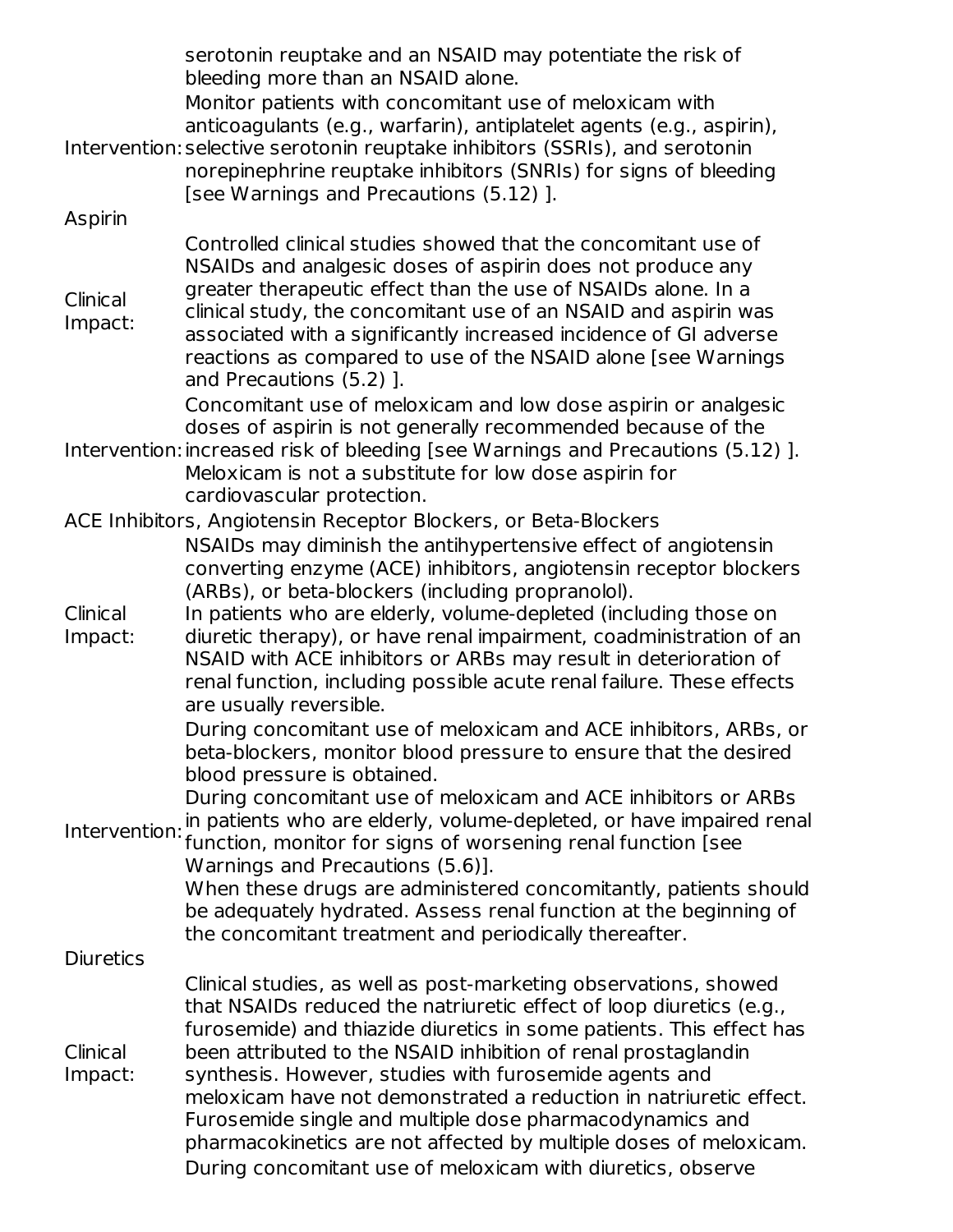| patients for signs of worsening renal function, in addition to<br>Intervention:<br>assuring diuretic efficacy including antihypertensive effects [see<br>Warnings and Precautions (5.6) ]. |                                                                                                                                                                                                                                                                                                                                                                                                                                                                                                                                |  |  |  |  |
|--------------------------------------------------------------------------------------------------------------------------------------------------------------------------------------------|--------------------------------------------------------------------------------------------------------------------------------------------------------------------------------------------------------------------------------------------------------------------------------------------------------------------------------------------------------------------------------------------------------------------------------------------------------------------------------------------------------------------------------|--|--|--|--|
| Lithium                                                                                                                                                                                    |                                                                                                                                                                                                                                                                                                                                                                                                                                                                                                                                |  |  |  |  |
| Clinical<br>Impact:                                                                                                                                                                        | NSAIDs have produced elevations in plasma lithium levels and<br>reductions in renal lithium clearance. The mean minimum lithium<br>concentration increased 15%, and the renal clearance decreased<br>by approximately 20%. This effect has been attributed to NSAID<br>inhibition of renal prostaglandin synthesis [see Clinical<br>Pharmacology (12.3) ].                                                                                                                                                                     |  |  |  |  |
| Intervention:                                                                                                                                                                              | During concomitant use of meloxicam and lithium, monitor patients<br>for signs of lithium toxicity.                                                                                                                                                                                                                                                                                                                                                                                                                            |  |  |  |  |
| Methotrexate                                                                                                                                                                               |                                                                                                                                                                                                                                                                                                                                                                                                                                                                                                                                |  |  |  |  |
| Clinical<br>Impact:                                                                                                                                                                        | Concomitant use of NSAIDs and methotrexate may increase the<br>risk for methotrexate toxicity (e.g., neutropenia,<br>thrombocytopenia, renal dysfunction).                                                                                                                                                                                                                                                                                                                                                                     |  |  |  |  |
| Intervention:                                                                                                                                                                              | During concomitant use of meloxicam and methotrexate, monitor<br>patients for methotrexate toxicity.                                                                                                                                                                                                                                                                                                                                                                                                                           |  |  |  |  |
| Cyclosporine                                                                                                                                                                               |                                                                                                                                                                                                                                                                                                                                                                                                                                                                                                                                |  |  |  |  |
| Clinical<br>Impact:                                                                                                                                                                        | Concomitant use of meloxicam and cyclosporine may increase<br>cyclosporine's nephrotoxicity.                                                                                                                                                                                                                                                                                                                                                                                                                                   |  |  |  |  |
| Intervention:                                                                                                                                                                              | During concomitant use of meloxicam and cyclosporine, monitor<br>patients for signs of worsening renal function.                                                                                                                                                                                                                                                                                                                                                                                                               |  |  |  |  |
| <b>NSAIDs and Salicylates</b>                                                                                                                                                              |                                                                                                                                                                                                                                                                                                                                                                                                                                                                                                                                |  |  |  |  |
| Clinical<br>Impact:                                                                                                                                                                        | Concomitant use of meloxicam with other NSAIDs or salicylates<br>(e.g., diflunisal, salsalate) increases the risk of GI toxicity, with little<br>or no increase in efficacy [see Warnings and Precautions (5.2) ].                                                                                                                                                                                                                                                                                                             |  |  |  |  |
| Intervention                                                                                                                                                                               | The concomitant use of meloxicam with other NSAIDs or salicylates<br>is not recommended.                                                                                                                                                                                                                                                                                                                                                                                                                                       |  |  |  |  |
| Pemetrexed                                                                                                                                                                                 |                                                                                                                                                                                                                                                                                                                                                                                                                                                                                                                                |  |  |  |  |
| Clinical<br>Impact:                                                                                                                                                                        | Concomitant use of meloxicam and pemetrexed may increase the<br>risk of pemetrexed-associated myelosuppression, renal, and GI<br>toxicity (see the pemetrexed prescribing information).                                                                                                                                                                                                                                                                                                                                        |  |  |  |  |
|                                                                                                                                                                                            | During concomitant use of meloxicam and pemetrexed, in patients<br>with renal impairment whose creatinine clearance ranges from 45<br>to 79 mL/min, monitor for myelosuppression, renal and GI toxicity.<br>Patients taking meloxicam should interrupt dosing for at least five<br>Intervention: days before, the day of, and two days following pemetrexed<br>administration.<br>In patients with creatinine clearance below 45 mL/min, the<br>concomitant administration of meloxicam with pemetrexed is not<br>recommended. |  |  |  |  |

# **8. Use in Specific Populations**

8.1 Pregnancy

Risk Summary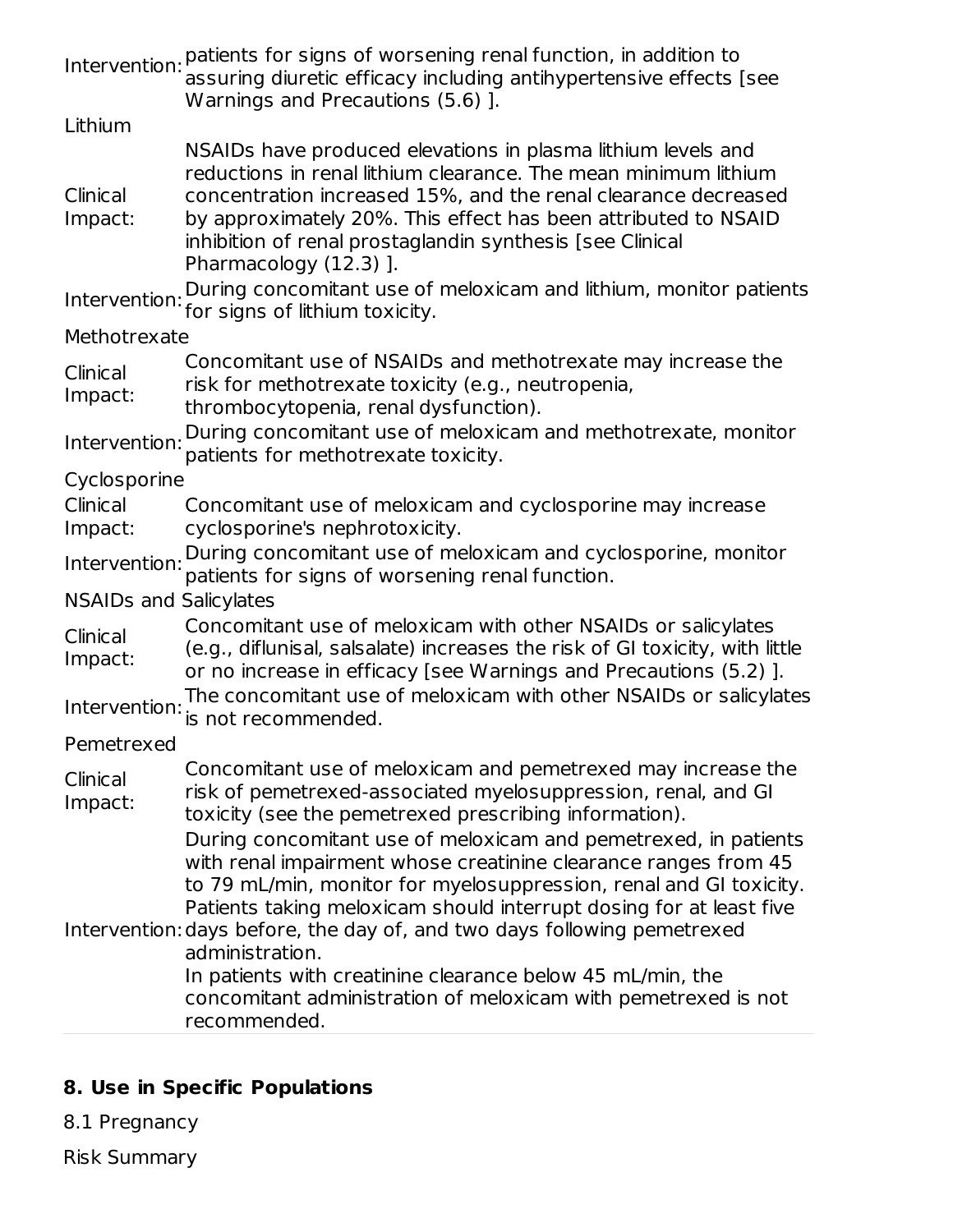Use of NSAIDs, including meloxicam, can cause premature closure of the fetal ductus arteriosus and fetal renal dysfunction leading to oligohydramnios and, in some cases, neonatal renal impairment. Because of these risks, limit dose and duration of meloxicam use between about 20 and 30 weeks of gestation, and avoid meloxicam use at about 30 weeks of gestation and later in pregnancy (see Clinical Considerations, Data).

Premature Closure of Fetal Ductus Arteriosus

Use of NSAIDs, including meloxicam, at about 30 weeks gestation or later in pregnancy increases the risk of premature closure of the fetal ductus arteriosus.

Oligohydramnios/Neonatal Renal Impairment

Use of NSAIDs at about 20 weeks gestation or later in pregnancy has been associated with cases of fetal renal dysfunction leading to oligohydramnios, and in some cases, neonatal renal impairment.

Data from observational studies regarding potential embryofetal risks of NSAID use in women in the first or second trimesters of pregnancy are inconclusive.

In animal reproduction studies, embryofetal death was observed in rats and rabbits treated during the period of organogenesis with meloxicam at oral doses equivalent to 0.65- and 6.5-times the maximum recommended human dose (MRHD) of meloxicam. Increased incidence of septal heart defects were observed in rabbits treated throughout embryogenesis with meloxicam at an oral dose equivalent to 78-times the MRHD. In preand post-natal reproduction studies, there was an increased incidence of dystocia, delayed parturition, and decreased offspring survival at 0.08-times MRHD of meloxicam. No teratogenic effects were observed in rats and rabbits treated with meloxicam during organogenesis at an oral dose equivalent to 2.6 and 26-times the MRHD [see Data].

Based on animal data, prostaglandins have been shown to have an important role in endometrial vascular permeability, blastocyst implantation, and decidualization. In animal studies, administration of prostaglandin synthesis inhibitors such as meloxicam, resulted in increased pre- and post-implantation loss. Prostaglandins also have been shown to have an important role in fetal kidney development. In published animal studies, prostaglandin synthesis inhibitors have been reported to impair kidney development when administered at clinically relevant doses.

The estimated background risk of major birth defects and miscarriage for the indicated population(s) is unknown. All pregnancies have a background risk of birth defect, loss, or other adverse outcomes. In the U.S. general population, the estimated background risk of major birth defects and miscarriage in clinically recognized pregnancies is 2% to 4% and 15% to 20%, respectively.

Clinical Considerations

Fetal/Neonatal Adverse Reactions

Premature Closure of Fetal Ductus Arteriosus:

Avoid use of NSAIDs in women at about 30 weeks gestation and later in pregnancy, because NSAIDs, including meloxicam, can cause premature closure of the fetal ductus arteriosus (see Data).

Oligohydramnios/Neonatal Renal Impairment:

If an NSAID is necessary at about 20 weeks gestation or later in pregnancy, limit the use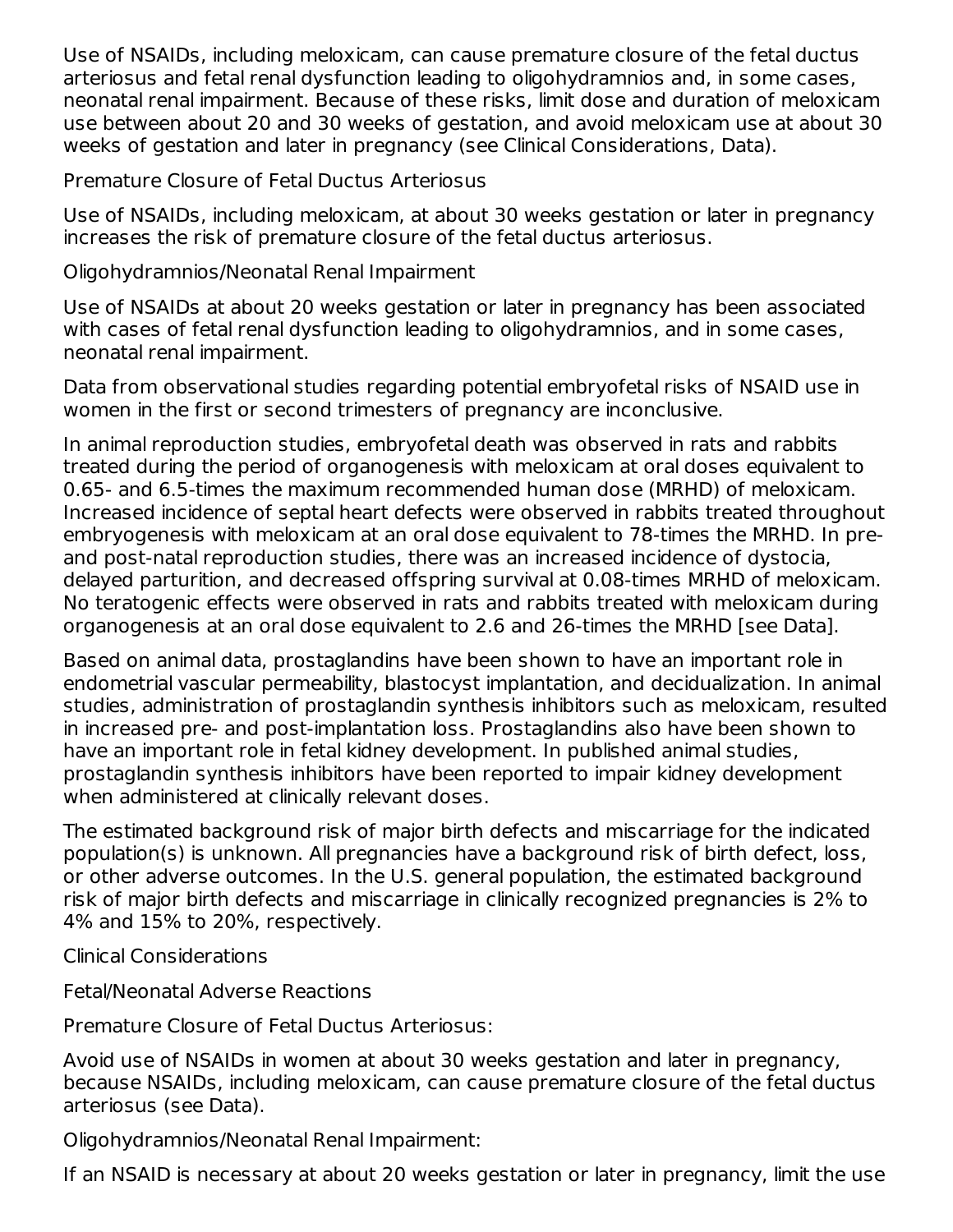to the lowest effective dose and shortest duration possible. If meloxicam treatment extends beyond 48 hours, consider monitoring with ultrasound for oligohydramnios. If oligohydramnios occurs, discontinue meloxicam and follow up according to clinical practice (see Data).

Labor or Delivery

There are no studies on the effects of meloxicam during labor or delivery. In animal studies, NSAIDs, including meloxicam, inhibit prostaglandin synthesis, cause delayed parturition, and increase the incidence of stillbirth.

Data

Human Data

Premature Closure of Fetal Ductus Arteriosus:

Published literature reports that the use of NSAIDs at about 30 weeks of gestation and later in pregnancy may cause premature closure of the fetal ductus arteriosus.

Oligohydramnios/Neonatal Renal Impairment:

Published studies and postmarketing reports describe maternal NSAID use at about 20 weeks gestation or later in pregnancy associated with fetal renal dysfunction leading to oligohydramnios, and in some cases, neonatal renal impairment. These adverse outcomes are seen, on average, after days to weeks of treatment, although oligohydramnios has been infrequently reported as soon as 48 hours after NSAID initiation. In many cases, but not all, the decrease in amniotic fluid was transient and reversible with cessation of the drug. There have been a limited number of case reports of maternal NSAID use and neonatal renal dysfunction without oligohydramnios, some of which were irreversible. Some cases of neonatal renal dysfunction required treatment with invasive procedures, such as exchange transfusion or dialysis.

Methodological limitations of these postmarketing studies and reports include lack of a control group; limited information regarding dose, duration, and timing of drug exposure; and concomitant use of other medications. These limitations preclude establishing a reliable estimate of the risk of adverse fetal and neonatal outcomes with maternal NSAID use. Because the published safety data on neonatal outcomes involved mostly preterm infants, the generalizability of certain reported risks to the full-term infant exposed to NSAIDs through maternal use is uncertain.

# Animal Data

Meloxicam was not teratogenic when administered to pregnant rats during fetal organogenesis at oral doses up to 4 mg/kg/day (2.6-fold greater than the MRHD of 15 mg of meloxicam based on BSA comparison). Administration of meloxicam to pregnant rabbits throughout embryogenesis produced an increased incidence of septal defects of the heart at an oral dose of 60 mg/kg/day (78-fold greater than the MRHD based on BSA comparison). The no effect level was 20 mg/kg/day (26-fold greater than the MRHD based on BSA conversion). In rats and rabbits, embryolethality occurred at oral meloxicam doses of 1 mg/kg/day and 5 mg/kg/day, respectively (0.65- and 6.5-fold greater, respectively, than the MRHD based on BSA comparison) when administered throughout organogenesis.

Oral administration of meloxicam to pregnant rats during late gestation through lactation increased the incidence of dystocia, delayed parturition, and decreased offspring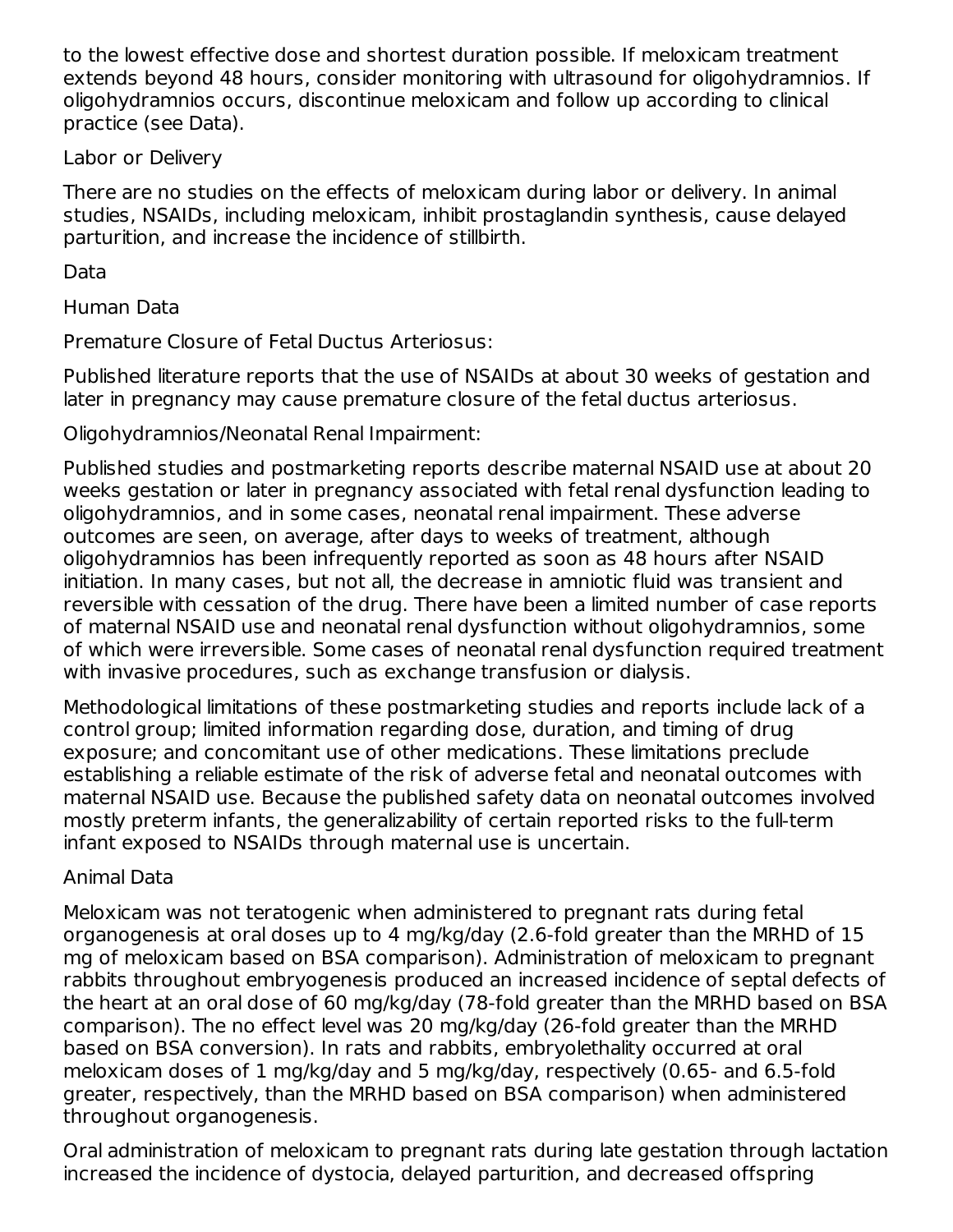survival at meloxicam doses of 0.125 mg/kg/day or greater (0.08-times MRHD based on BSA comparison).

8.2 Lactation

Risk Summary

There are no human data available on whether meloxicam is present in human milk, or on the effects on breastfed infants, or on milk production. The developmental and health benefits of breastfeeding should be considered along with the mother's clinical need for meloxicam and any potential adverse effects on the breastfed infant from the meloxicam or from the underlying maternal condition.

# Data

Animal Data

Meloxicam was present in the milk of lactating rats at concentrations higher than those in plasma.

8.3 Females and Males of Reproductive Potential

Infertility

# Females

Based on the mechanism of action, the use of prostaglandin-mediated NSAIDs, including meloxicam, may delay or prevent rupture of ovarian follicles, which has been associated with reversible infertility in some women. Published animal studies have shown that administration of prostaglandin synthesis inhibitors has the potential to disrupt prostaglandin-mediated follicular rupture required for ovulation. Small studies in women treated with NSAIDs have also shown a reversible delay in ovulation. Consider withdrawal of NSAIDs, including meloxicam, in women who have difficulties conceiving or who are undergoing investigation of infertility.

# 8.4 Pediatric Use

The safety and effectiveness of meloxicam in pediatric JRA patients from 2 to 17 years of age has been evaluated in three clinical trials [see Dosage and Administration (2.3), Adverse Reactions (6.1) and Clinical Studies (14.2)].

# 8.5 Geriatric Use

Elderly patients, compared to younger patients, are at greater risk for NSAID-associated serious cardiovascular, gastrointestinal, and/or renal adverse reactions. If the anticipated benefit for the elderly patient outweighs these potential risks, start dosing at the low end of the dosing range, and monitor patients for adverse effects [see Warnings and Precautions (5.1, 5.2, 5.3, 5.6, 5.14)].

# 8.6 Hepatic Impairment

No dose adjustment is necessary in patients with mild to moderate hepatic impairment. Patients with severe hepatic impairment have not been adequately studied. Since meloxicam is significantly metabolized in the liver and hepatotoxicity may occur, use meloxicam with caution in patients with hepatic impairment [see Warnings and Precautions (5.3) and Clinical Pharmacology (12.3)].

# 8.7 Renal Impairment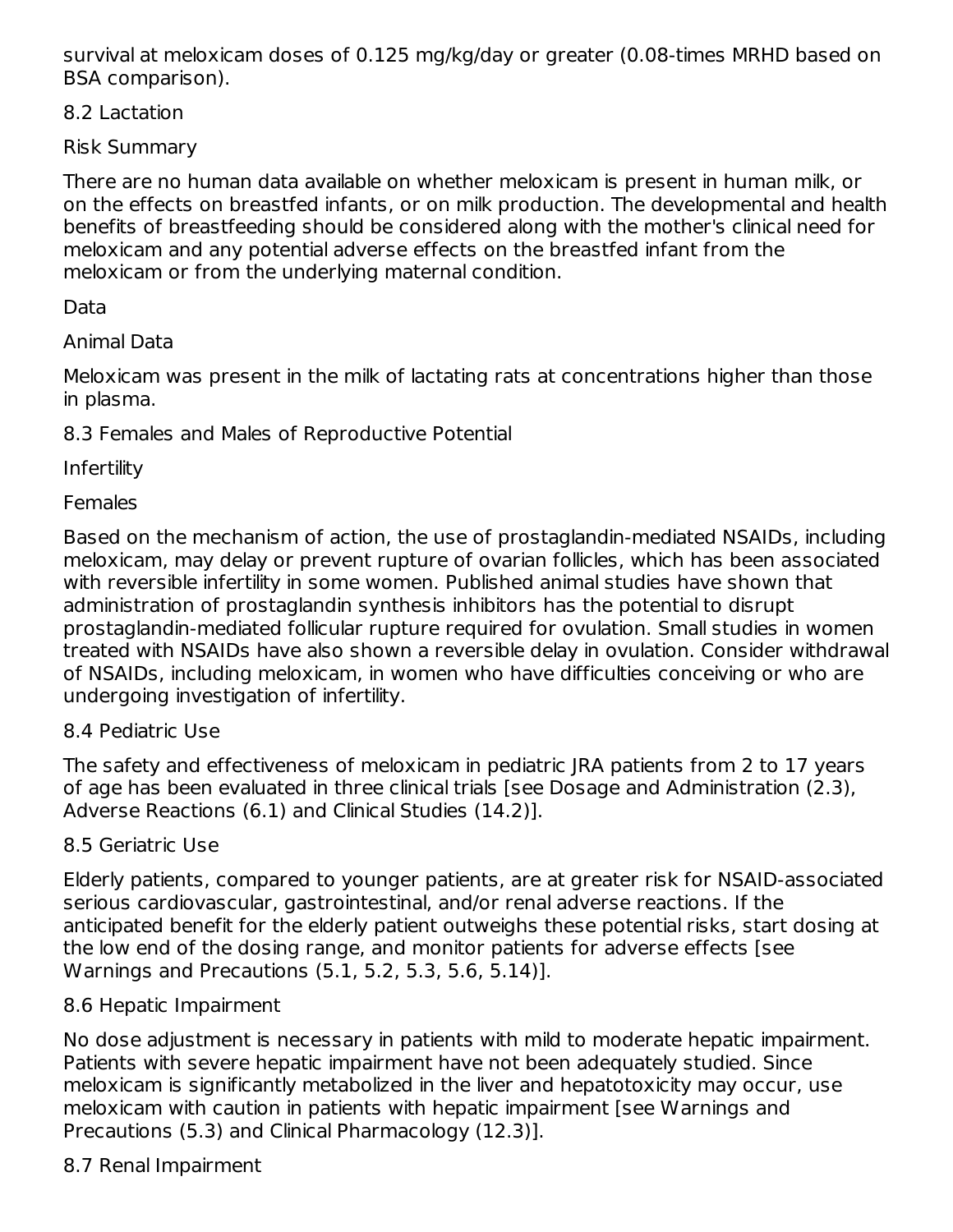No dose adjustment is necessary in patients with mild to moderate renal impairment. Patients with severe renal impairment have not been studied. The use of meloxicam in subjects with severe renal impairment is not recommended. In patients on hemodialysis, meloxicam should not exceed 7.5 mg per day. Meloxicam is not dialyzable [see Dosage and Administration (2.1) and Clinical Pharmacology (12.3)].

# **10. Overdosage**

Symptoms following acute NSAID overdosages have been typically limited to lethargy, drowsiness, nausea, vomiting, and epigastric pain, which have been generally reversible with supportive care. Gastrointestinal bleeding has occurred. Hypertension, acute renal failure, respiratory depression, and coma have occurred, but were rare [see Warnings and Precautions (5.1, 5.2, 5.4, 5.6)].

Manage patients with symptomatic and supportive care following an NSAID overdosage. There are no specific antidotes. Consider emesis and/or activated charcoal (60 to 100 grams in adults, 1 to 2 grams per kg of body weight in pediatric patients) and/or osmotic cathartic in symptomatic patients seen within four hours of ingestion or in patients with a large overdosage (5 to 10 times the recommended dosage). Forced diuresis, alkalinization of urine, hemodialysis, or hemoperfusion may not be useful due to high protein binding

There is limited experience with meloxicam overdosage. Cholestyramine is known to accelerate the clearance of meloxicam. Accelerated removal of meloxicam by 4 g oral doses of cholestyramine given three times a day was demonstrated in a clinical trial. Administration of cholestyramine may be useful following an overdosage.

For additional information about overdosage treatment, call a poison control center (1- 800-222-1222).

# **11. Description**

Meloxicam is a nonsteroidal anti-inflammatory drug (NSAID). Each tablet contains 7.5 mg or 15 mg meloxicam, USP for oral administration. Meloxicam is chemically designated as 4-hydroxy-2-methyl-N-(5-methyl-2-thiazolyl)-2H-1,2-benzothiazine-3-carboxamide-1,1 dioxide. The molecular weight is 351.4. Its empirical formula is C14H13N3O4S2 and it has the following structural formula: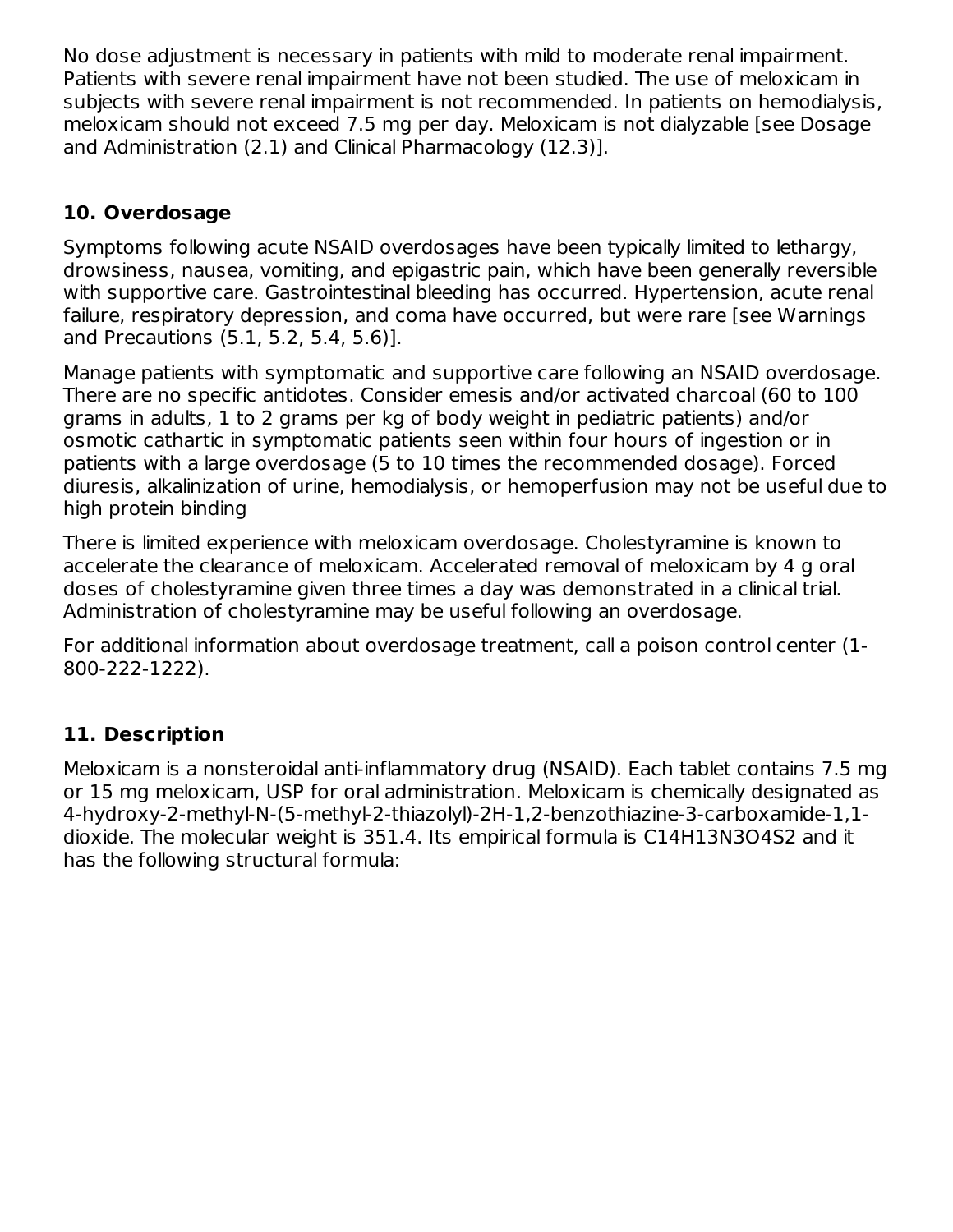

Meloxicam is a pale yellow solid, practically insoluble in water, with higher solubility observed in strong acids and bases. It is very slightly soluble in methanol. Meloxicam has an apparent partition coefficient (log P)app =  $0.1$  in n-octanol/buffer pH 7.4. Meloxicam has pKa values of 1.1 and 4.2.

Meloxicam is available as a tablet for oral administration containing 7.5 mg or 15 mg meloxicam, USP.

The inactive ingredients in meloxicam tablets, USP include starch, microcrystalline cellulose, lactose anhydrous, colloidal silicon dioxide, sodium citrate dihydrate, magnesium stearate.

# **12. Clinical Pharmacy**

12.1 Mechanism of Action

Meloxicam has analgesic, anti-inflammatory, and antipyretic properties.

The mechanism of action of meloxicam, like that of other NSAIDs, is not completely understood but involves inhibition of cyclooxygenase (COX-1 and COX-2).

Meloxicam is a potent inhibitor of prostaglandin synthesis in vitro. Meloxicam concentrations reached during therapy have produced in vivo effects. Prostaglandins sensitize afferent nerves and potentiate the action of bradykinin in inducing pain in animal models. Prostaglandins are mediators of inflammation. Because meloxicam is an inhibitor of prostaglandin synthesis, its mode of action may be due to a decrease of prostaglandins in peripheral tissues.

# 12.3 Pharmacokinetics

# Absorption

The absolute bioavailability of meloxicam capsules was 89% following a single oral dose of 30 mg compared with 30 mg IV bolus injection. Following single intravenous doses, dose-proportional pharmacokinetics were shown in the range of 5 mg to 60 mg. After multiple oral doses the pharmacokinetics of meloxicam capsules were dose-proportional over the range of 7.5 mg to 15 mg. Mean Cmax was achieved within four to five hours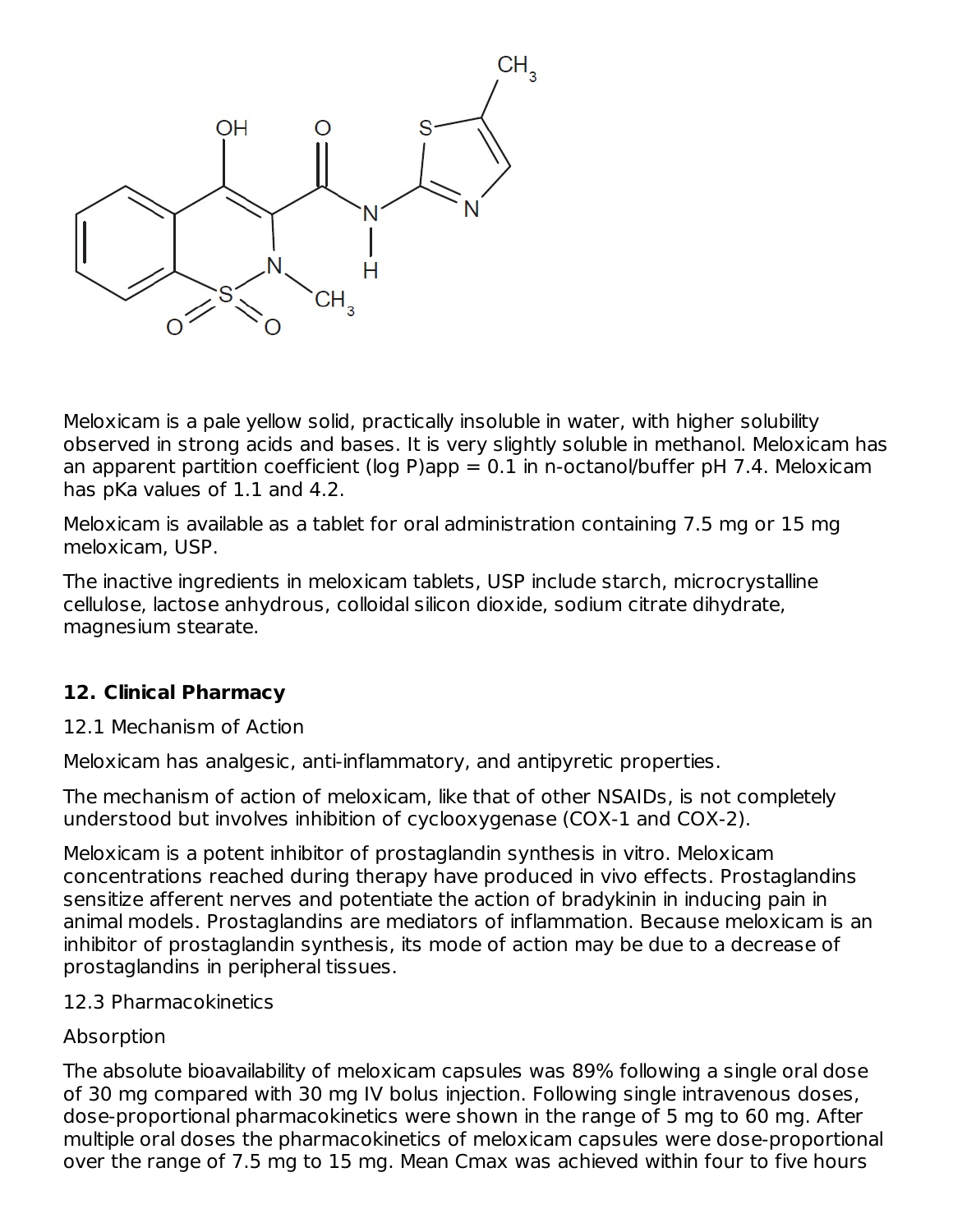after a 7.5 mg meloxicam tablet was taken under fasted conditions, indicating a prolonged drug absorption. With multiple dosing, steady-state concentrations were reached by Day 5. A second meloxicam concentration peak occurs around 12 to 14 hours post-dose suggesting biliary recycling.

Meloxicam capsules have been shown to be bioequivalent to meloxicam tablets.

Table 4 Single Dose and Steady-State Pharmacokinetic Parameters for Oral 7.5 mg and 15 mg Meloxicam (Mean and % CV)1

| <b>Steady State</b>                                    |                             |                             | Single<br>Dose               |                              |                                      |
|--------------------------------------------------------|-----------------------------|-----------------------------|------------------------------|------------------------------|--------------------------------------|
| Pharmacokinetic Healthy male<br>Parameters<br>$(\%CV)$ | adults (Fed)2               | Elderly<br>males<br>(Fed)2  | Elderly<br>females<br>(Fed)2 | Renal<br>failure<br>(Fasted) | Hepatic<br>insufficiency<br>(Fasted) |
|                                                        | $7.5 \text{ mg}$<br>tablets | $15 \text{ mg}$<br>capsules | 15 <sub>mg</sub><br>capsules | 15 <sub>mg</sub><br>capsules | 15 <sub>mg</sub><br>capsules         |
| N                                                      | 18                          | 5                           | 8                            | 12                           | 12                                   |
| Cmax $[\mu g/mL]$                                      | 1.05(20)                    | 2.3(59)                     | 3.2(24)                      | 0.59(36)                     | 0.84(29)                             |
| $t$ max $[h]$                                          | 4.9(8)                      | 5(12)                       | 6(27)                        | 4(65)                        | 10 (87)                              |
| $t1/2$ [h]                                             | 20.1(29)                    | 21 (34)                     | 24 (34)                      | 18 (46)                      | 16 (29)                              |
| $CL/f$ [mL/min]                                        | 8.8(29)                     | 9.9(76)                     | 5.1(22)                      | 19 (43)                      | 11 (44)                              |
| $Vz/f4$ [L]                                            | 14.7 (32)                   | 15 (42)                     | 10 (30)                      | 26 (44)                      | 14 (29)                              |

1 The parameter values in the table are from various studies

2 not under high fat conditions

3 Meloxicam tablets

 $4 \text{ Vz/f} = \text{Dose/} (\text{AUC} \cdot \text{Kel})$ 

Food and Antacid Effects

Administration of meloxicam capsules following a high fat breakfast (75 g of fat) resulted in mean peak drug levels (i.e., Cmax) being increased by approximately 22% while the extent of absorption (AUC) was unchanged. The time to maximum concentration (Tmax) was achieved between 5 and 6 hours. In comparison, neither the AUC nor the Cmax values for meloxicam suspension were affected following a similar high fat meal, while mean Tmax values were increased to approximately 7 hours. No pharmacokinetic interaction was detected with concomitant administration of antacids. Based on these results, meloxicam can be administered without regard to timing of meals or concomitant administration of antacids.

# **Distribution**

The mean volume of distribution (Vss) of meloxicam is approximately 10 L. Meloxicam is  $\sim$ 99.4% bound to human plasma proteins (primarily albumin) within the therapeutic dose range. The fraction of protein binding is independent of drug concentration, over the clinically relevant concentration range, but decreases to  $\sim$ 99% in patients with renal disease. Meloxicam penetration into human red blood cells, after oral dosing, is less than 10%. Following a radiolabeled dose, over 90% of the radioactivity detected in the plasma was present as unchanged meloxicam.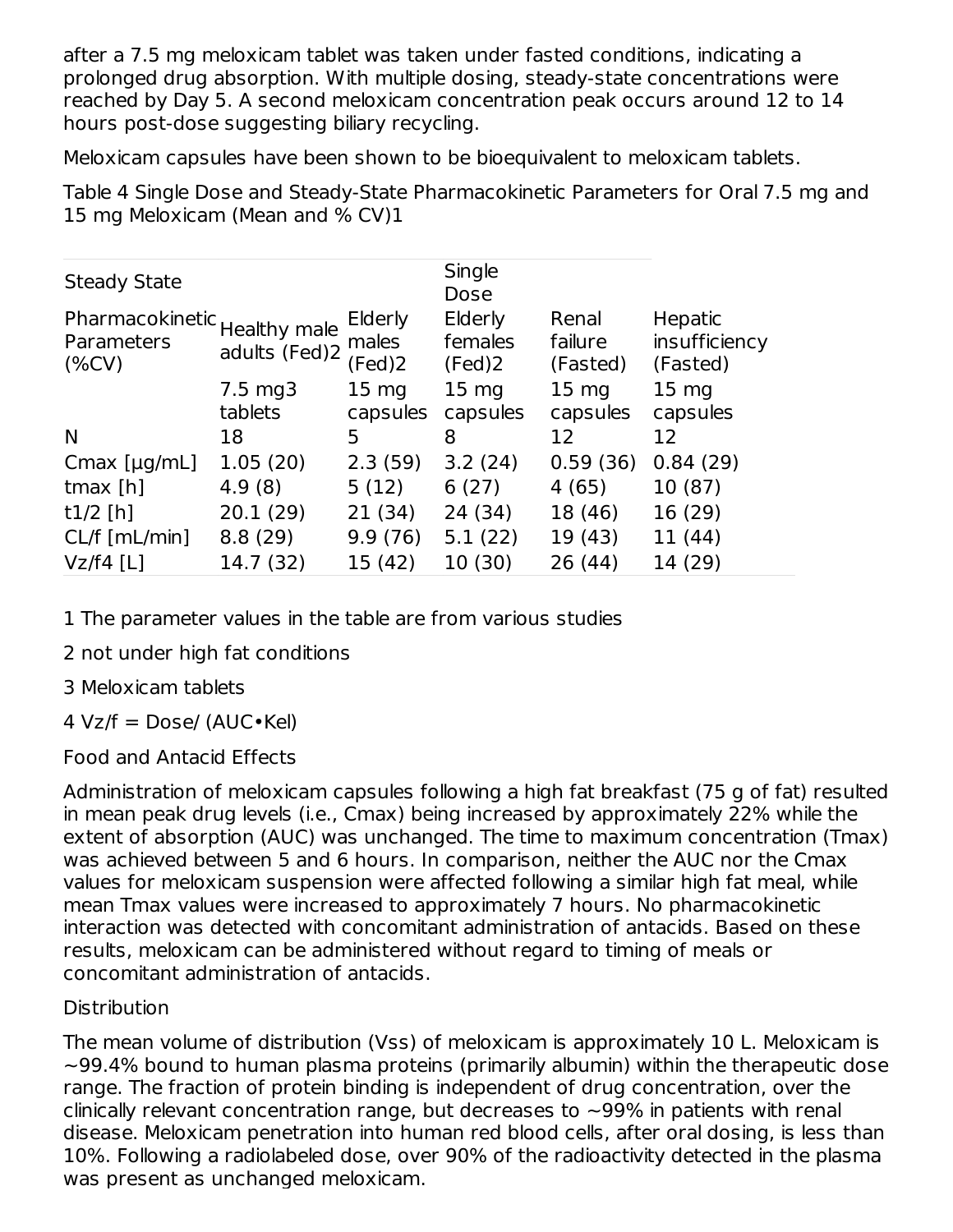Meloxicam concentrations in synovial fluid, after a single oral dose, range from 40% to 50% of those in plasma. The free fraction in synovial fluid is 2.5 times higher than in plasma, due to the lower albumin content in synovial fluid as compared to plasma. The significance of this penetration is unknown.

Elimination

was present as unchanged meloxicam.

### **Metabolism**

Meloxicam is extensively metabolized in the liver. Meloxicam metabolites include 5' carboxy meloxicam (60% of dose), from P-450 mediated metabolism formed by oxidation of an intermediate metabolite 5'-hydroxymethyl meloxicam which is also excreted to a lesser extent (9% of dose). In vitro studies indicate that CYP2C9 (cytochrome P450 metabolizing enzyme) plays an important role in this metabolic pathway with a minor contribution of the CYP3A4 isozyme. Patients' peroxidase activity is probably responsible for the other two metabolites which account for 16% and 4% of the administered dose, respectively. All the four metabolites are not known to have any in vivo pharmacological activity.

### Excretion

Meloxicam excretion is predominantly in the form of metabolites, and occurs to equal extents in the urine and feces. Only traces of the unchanged parent compound are excreted in the urine (0.2%) and feces (1.6%). The extent of the urinary excretion was confirmed for unlabeled multiple 7.5 mg doses: 0.5%, 6%, and 13% of the dose were found in urine in the form of meloxicam, and the 5'-hydroxymethyl and 5'-carboxy metabolites, respectively. There is significant biliary and/or enteral secretion of the drug. This was demonstrated when oral administration of cholestyramine following a single IV dose of meloxicam decreased the AUC of meloxicam by 50%.

The mean elimination half-life (t1/2) ranges from 15 hours to 20 hours. The elimination half-life is constant across dose levels indicating linear metabolism within the therapeutic dose range. Plasma clearance ranges from 7 to 9 mL/min.

### Specific Populations

# Pediatric

After single (0.25 mg/kg) dose administration and after achieving steady state (0.375 mg/kg/day), there was a general trend of approximately 30% lower exposure in younger patients (2 to 6 years old) as compared to the older patients (7 to 16 years old). The older patients had meloxicam exposures similar (single dose) or slightly reduced (steady state) to those in the adult patients, when using AUC values normalized to a dose of 0.25 mg/kg [see Dosage and Administration (2.4)]. The meloxicam mean (SD) elimination half-life was 15.2 (10.1) and 13.0 hours (3.0) for the 2 to 6 year old patients, and 7 to 16 year old patients, respectively.

In a covariate analysis, utilizing population pharmacokinetics body-weight, but not age, was the single predictive covariate for differences in the meloxicam apparent oral plasma clearance. The body-weight normalized apparent oral clearance values were adequate predictors of meloxicam exposure in pediatric patients.

The pharmacokinetics of meloxicam in pediatric patients under 2 years of age have not been investigated.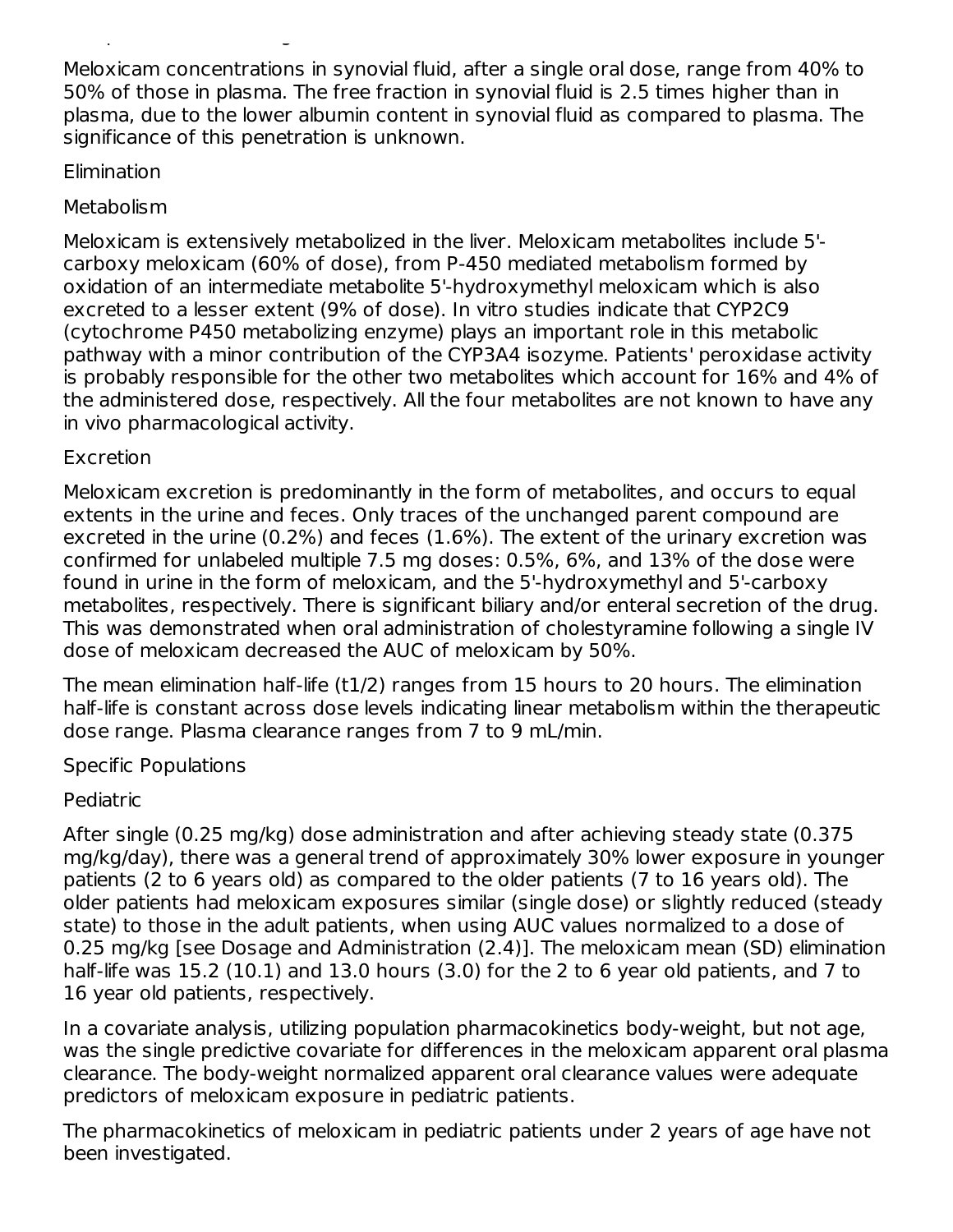### Geriatric

Elderly males (≥65 years of age) exhibited meloxicam plasma concentrations and steady-state pharmacokinetics similar to young males. Elderly females (≥65 years of age) had a 47% higher AUCss and 32% higher Cmax,ss as compared to younger females (≤55 years of age) after body weight normalization. Despite the increased total concentrations in the elderly females, the adverse event profile was comparable for both elderly patient populations. A smaller free fraction was found in elderly female patients in comparison to elderly male patients.

### Sex

Young females exhibited slightly lower plasma concentrations relative to young males. After single doses of 7.5 mg meloxicam, the mean elimination half-life was 19.5 hours for the female group as compared to 23.4 hours for the male group. At steady state, the data were similar (17.9 hours vs 21.4 hours). This pharmacokinetic difference due to gender is likely to be of little clinical importance. There was linearity of pharmacokinetics and no appreciable difference in the Cmax or Tmax across genders.

### Hepatic Impairment

Following a single 15 mg dose of meloxicam there was no marked difference in plasma concentrations in patients with mild (Child-Pugh Class I) or moderate (Child-Pugh Class II) hepatic impairment compared to healthy volunteers. Protein binding of meloxicam was not affected by hepatic impairment. No dosage adjustment is necessary in patients with mild to moderate hepatic impairment. Patients with severe hepatic impairment (Child-Pugh Class III) have not been adequately studied [see Warnings and Precautions (5.3) and Use in Specific Populations (8.6)].

### Renal Impairment

Meloxicam pharmacokinetics have been investigated in subjects with mild and moderate renal impairment. Total drug plasma concentrations of meloxicam decreased and total clearance of meloxicam increased with the degree of renal impairment while free AUC values were similar in all groups. The higher meloxicam clearance in subjects with renal impairment may be due to increased fraction of unbound meloxicam which is available for hepatic metabolism and subsequent excretion. No dosage adjustment is necessary in patients with mild to moderate renal impairment. Patients with severe renal impairment have not been adequately studied. The use of meloxicam in subjects with severe renal impairment is not recommended [see Dosage and Administration (2.5), Warnings and Precautions (5.6) and Use in Specific Populations (8.7)].

### **Hemodialysis**

Following a single dose of meloxicam, the free Cmax plasma concentrations were higher in patients with renal failure on chronic hemodialysis (1% free fraction) in comparison to healthy volunteers (0.3% free fraction). Hemodialysis did not lower the total drug concentration in plasma; therefore, additional doses are not necessary after hemodialysis. Meloxicam is not dialyzable [see Dosage and Administration (2.1) and Use in Specific Populations (8.7)].

### Drug Interaction Studies

Aspirin: When NSAIDs were administered with aspirin, the protein binding of NSAIDs were reduced, although the clearance of free NSAID was not altered. When meloxicam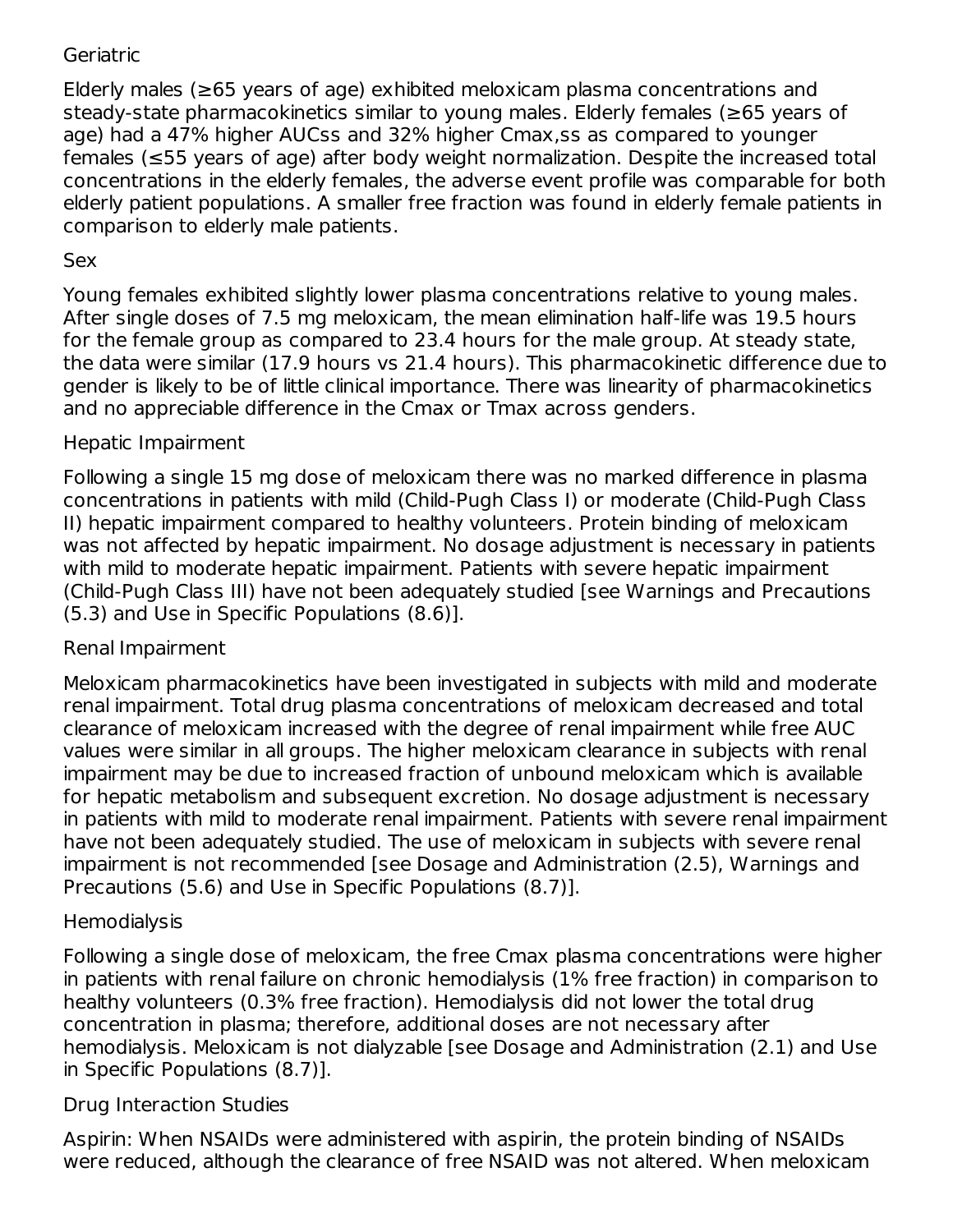is administered with aspirin (1000 mg three times daily) to healthy volunteers, it tended to increase the AUC (10%) and Cmax (24%) of meloxicam. The clinical significance of this interaction is not known. See Table 3 for clinically significant drug interactions of NSAIDs with aspirin [see Drug Interactions (7)].

Cholestyramine: Pretreatment for four days with cholestyramine significantly increased the clearance of meloxicam by 50%. This resulted in a decrease in t1/2, from 19.2 hours to 12.5 hours, and a 35% reduction in AUC. This suggests the existence of a recirculation pathway for meloxicam in the gastrointestinal tract. The clinical relevance of this interaction has not been established.

Cimetidine: Concomitant administration of 200 mg cimetidine four times daily did not alter the single-dose pharmacokinetics of 30 mg meloxicam.

Digoxin: Meloxicam 15 mg once daily for 7 days did not alter the plasma concentration profile of digoxin after β-acetyldigoxin administration for 7 days at clinical doses. In vitro testing found no protein binding drug interaction between digoxin and meloxicam.

Lithium: In a study conducted in healthy subjects, mean pre-dose lithium concentration and AUC were increased by 21% in subjects receiving lithium doses ranging from 804 to 1072 mg twice daily with meloxicam 15 mg QD every day as compared to subjects receiving lithium alone [see Drug Interactions (7)].

Methotrexate: A study in 13 rheumatoid arthritis (RA) patients evaluated the effects of multiple doses of meloxicam on the pharmacokinetics of methotrexate taken once weekly. Meloxicam did not have a significant effect on the pharmacokinetics of single doses of methotrexate. In vitro, methotrexate did not displace meloxicam from its human serum binding sites [see Drug Interactions (7)].

Warfarin: The effect of meloxicam on the anticoagulant effect of warfarin was studied in a group of healthy subjects receiving daily doses of warfarin that produced an INR (International Normalized Ratio) between 1.2 and 1.8. In these subjects, meloxicam did not alter warfarin pharmacokinetics and the average anticoagulant effect of warfarin as determined by prothrombin time. However, one subject showed an increase in INR from 1.5 to 2.1. Caution should be used when administering meloxicam with warfarin since patients on warfarin may experience changes in INR and an increased risk of bleeding complications when a new medication is introduced [see Drug Interactions (7)].

# **13. Non Clinical Toxicology**

13.1 Carcinogenesis, Mutagenesis, Impairment of Fertility

### Carcinogenesis

There was no increase in tumor incidence in long-term carcinogenicity studies in rats (104 weeks) and mice (99 weeks) administered meloxicam at oral doses up to 0.8 mg/kg/day in rats and up to 8.0 mg/kg/day in mice (up to 0.5- and 2.6-times, respectively, the maximum recommended human dose [MRHD] of 15 mg/day meloxicam based on body surface area [BSA] comparison).

### **Mutagenesis**

Meloxicam was not mutagenic in an Ames assay, or clastogenic in a chromosome aberration assay with human lymphocytes and an in vivo micronucleus test in mouse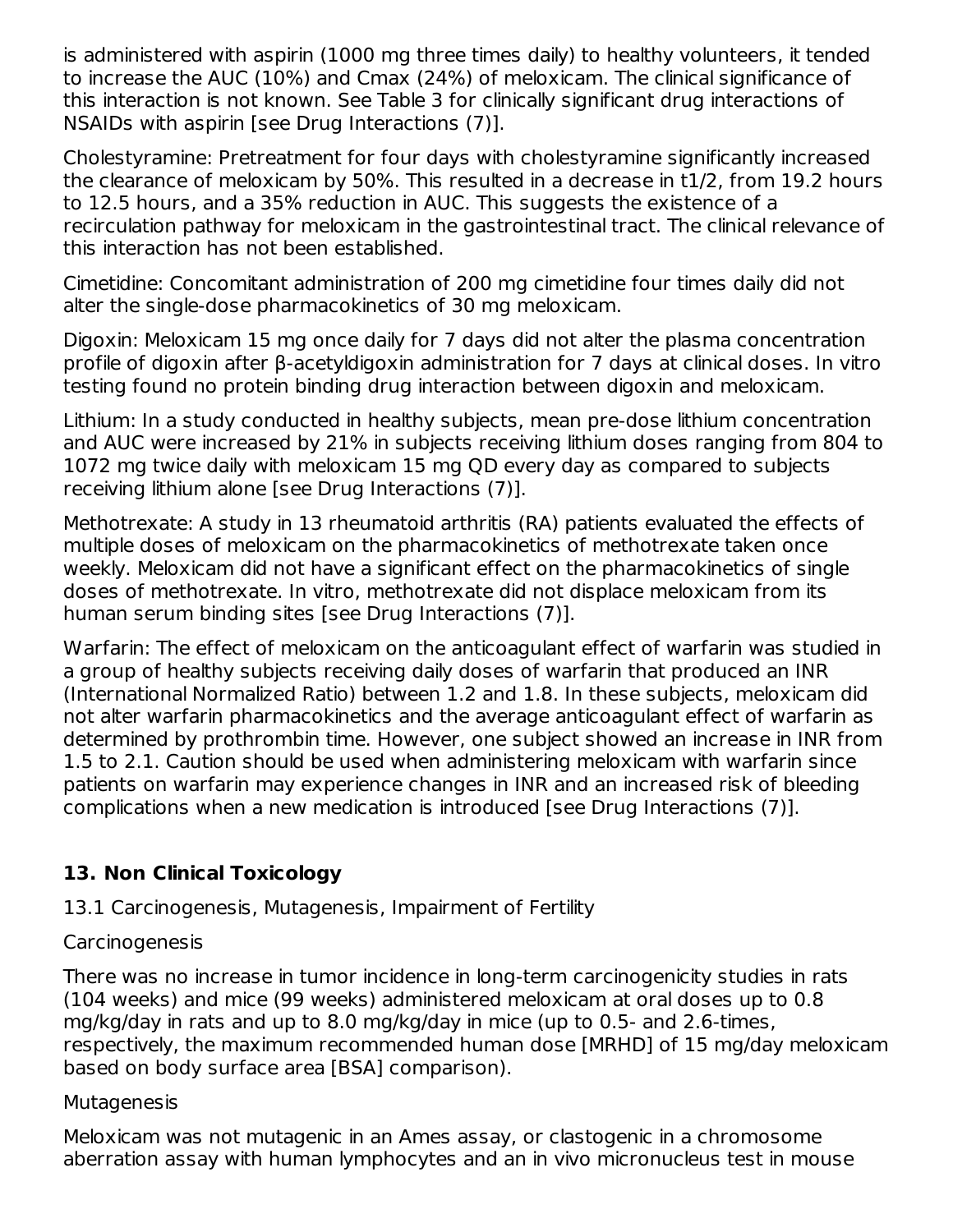bone marrow.

Impairment of Fertility

Meloxicam did not impair male and female fertility in rats at oral doses up to 9 mg/kg/day in males and 5 mg/kg/day in females (up to 5.8- and 3.2-times greater, respectively, than the MRHD based on BSA comparison).

### **14. Clinical Studies**

### 14.1 Osteoarthritis and Rheumatoid Arthritis

The use of meloxicam for the treatment of the signs and symptoms of osteoarthritis of the knee and hip was evaluated in a 12-week, double-blind, controlled trial. Meloxicam (3.75 mg, 7.5 mg, and 15 mg daily) was compared to placebo. The four primary endpoints were investigator's global assessment, patient global assessment, patient pain assessment, and total WOMAC score (a self-administered questionnaire addressing pain, function, and stiffness). Patients on meloxicam 7.5 mg daily and meloxicam 15 mg daily showed significant improvement in each of these endpoints compared with placebo.

The use of meloxicam for the management of signs and symptoms of osteoarthritis was evaluated in six double-blind, active-controlled trials outside the U.S. ranging from 4 weeks' to 6 months' duration. In these trials, the efficacy of meloxicam, in doses of 7.5 mg/day and 15 mg/day, was comparable to piroxicam 20 mg/day and diclofenac SR 100 mg/day and consistent with the efficacy seen in the U.S. trial.

The use of meloxicam for the treatment of the signs and symptoms of rheumatoid arthritis was evaluated in a 12-week, double-blind, controlled multinational trial. Meloxicam (7.5 mg, 15 mg, and 22.5 mg daily) was compared to placebo. The primary endpoint in this study was the ACR20 response rate, a composite measure of clinical, laboratory, and functional measures of RA response. Patients receiving meloxicam 7.5 mg and 15 mg daily showed significant improvement in the primary endpoint compared with placebo. No incremental benefit was observed with the 22.5 mg dose compared to the 15 mg dose.

14.2 Juvenile Rheumatoid Arthritis (JRA) Pauciarticular and Polyarticular Course

The use of meloxicam for the treatment of the signs and symptoms of pauciarticular or polyarticular course Juvenile Rheumatoid Arthritis in patients 2 years of age and older was evaluated in two 12-week, double-blind, parallel-arm, active-controlled trials.

Both studies included three arms: naproxen and two doses of meloxicam. In both studies, meloxicam dosing began at 0.125 mg/kg/day (7.5 mg maximum) or 0.25 mg/kg/day (15 mg maximum), and naproxen dosing began at 10 mg/kg/day. One study used these doses throughout the 12-week dosing period, while the other incorporated a titration after 4 weeks to doses of 0.25 mg/kg/day and 0.375 mg/kg/day (22.5 mg maximum) of meloxicam and 15 mg/kg/day of naproxen.

The efficacy analysis used the ACR Pediatric 30 responder definition, a composite of parent and investigator assessments, counts of active joints and joints with limited range of motion, and erythrocyte sedimentation rate. The proportion of responders were similar in all three groups in both studies, and no difference was observed between the meloxicam dose groups.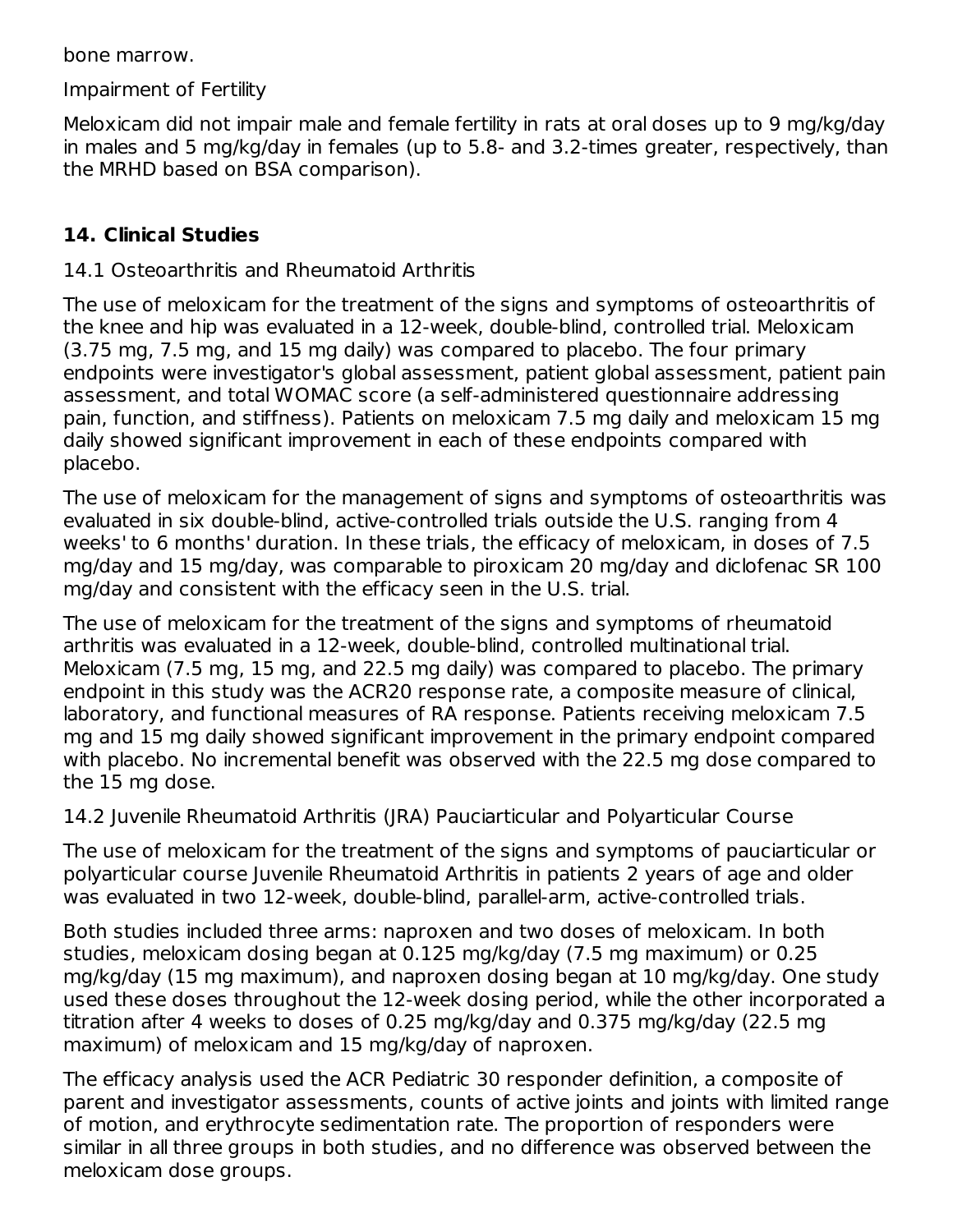# **16. How Supplied/Storage and Handling**

Meloxicam tablets, USP 15 mg are yellow coloured, round, flat bevelled tablets, debossed with "CIPLA" on one side and "159" on the other.

Meloxicam tablets, USP 15 mg are available as follows:

Bottles of 30 Tablets NDC 80425-0083-01

Bottles of 60 Tablets NDC 80425-0083-02

Bottles of 90 Tablets NDC 80425-0083-03

Storage

Store at 20°C to 25°C (68°F to 77°F) [see USP Controlled Room Temperature]. Keep meloxicam tablets in a dry place.

Dispense tablets in a tight container.

Keep this and all medications out of the reach of children.

# **17. Patient Counseling Information**

Advise the patient to read the FDA-approved patient labeling (Medication Guide) that accompanies each prescription dispensed.

Inform patients, families or their caregivers of the following information before initiating therapy with an NSAID and periodically during the course of ongoing therapy.

Cardiovascular Thrombotic Events

Advise patients to be alert for the symptoms of cardiovascular thrombotic events, including chest pain, shortness of breath, weakness, or slurring of speech, and to report any of these symptoms to their healthcare provider immediately [see Warnings and Precautions (5.1)].

Gastrointestinal Bleeding, Ulceration, and Perforation

Advise patients to report symptoms of ulcerations and bleeding, including epigastric pain, dyspepsia, melena, and hematemesis to their healthcare provider. In the setting of concomitant use of low-dose aspirin for cardiac prophylaxis, inform patients of the increased risk for the signs and symptoms of GI bleeding [see Warnings and Precautions (5.2)].

### **Hepatotoxicity**

Inform patients of the warning signs and symptoms of hepatotoxicity (e.g., nausea, fatigue, lethargy, diarrhea, pruritus, jaundice, right upper quadrant tenderness, and "flulike" symptoms). If these occur, instruct patients to stop meloxicam and seek immediate medical therapy [see Warnings and Precautions (5.3)].

#### Heart Failure and Edema

Advise patients to be alert for the symptoms of congestive heart failure including shortness of breath, unexplained weight gain, or edema and to contact their healthcare provider if such symptoms occur [see Warnings and Precautions (5.5)].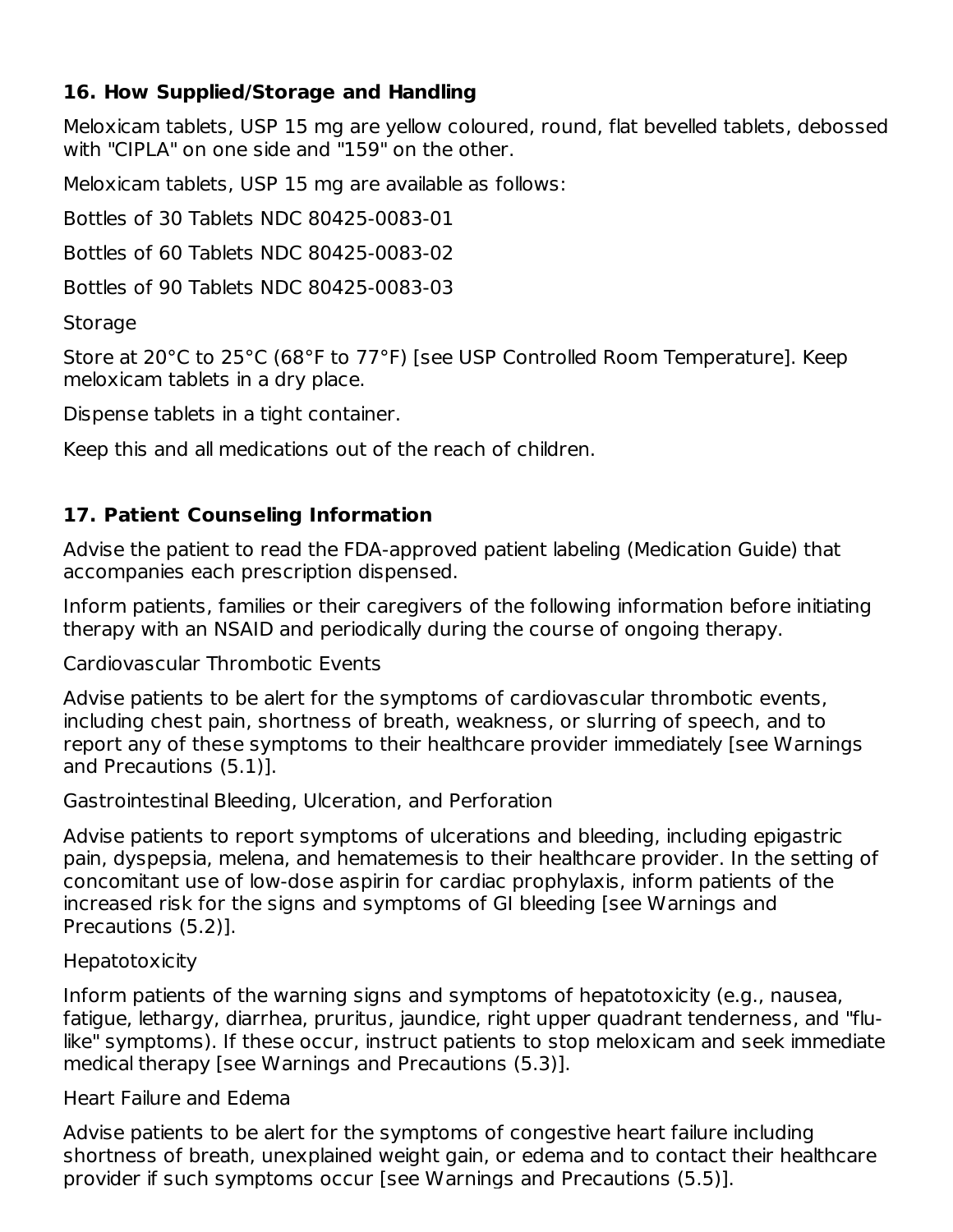#### Anaphylactic Reactions

Inform patients of the signs of an anaphylactic reaction (e.g., difficulty breathing, swelling of the face or throat). Instruct patients to seek immediate emergency help if these occur [see Contraindications (4) and Warnings and Precautions (5.7)].

provider if such symptoms occur [see Warnings and Precautions (5.5)].

Serious Skin Reactions, including DRESS

Advise patients to stop taking meloxicam immediately if they develop any type of rash or fever and to contact their healthcare provider as soon as possible [see Warnings and Precautions (5.9), 5.10)].

Female Fertility

Advise females of reproductive potential who desire pregnancy that NSAIDs, including meloxicam, may be associated with a reversible delay in ovulation [see Use in Specific Populations (8.3)].

#### Fetal Toxicity

Inform pregnant women to avoid use of meloxicam and other NSAIDs starting at 30 weeks gestation because of the risk of the premature closing of the fetal ductus arteriosus. If treatment with meloxicam is needed for a pregnant woman between about 20 to 30 weeks gestation, advise her that she may need to be monitored for oligohydramnios, if treatment continues for longer than 48 hours [see Warnings and Precautions(5.11) and Use in Specific Populations (8.1)].

Avoid Concomitant Use of NSAIDs

Inform patients that the concomitant use of meloxicam with other NSAIDs or salicylates (e.g., diflunisal, salsalate) is not recommended due to the increased risk of gastrointestinal toxicity, and little or no increase in efficacy [see Warnings and Precautions (5.2) and Drug Interactions (7)]. Alert patients that NSAIDs may be present in "over the counter" medications for treatment of colds, fever, or insomnia.

Use of NSAIDs and Low-Dose Aspirin

Inform patients not to use low-dose aspirin concomitantly with meloxicam until they talk to their healthcare provider [see Drug Interactions (7)].

Manufactured by:

Cipla, Ltd.,

Kurkumbh, India

Manufactured for:

Cipla USA, Inc.

10 Independence Boulevard, Suite 300,

Warren, NJ 07059

Revised: 05/2021

#### **Medication Guide**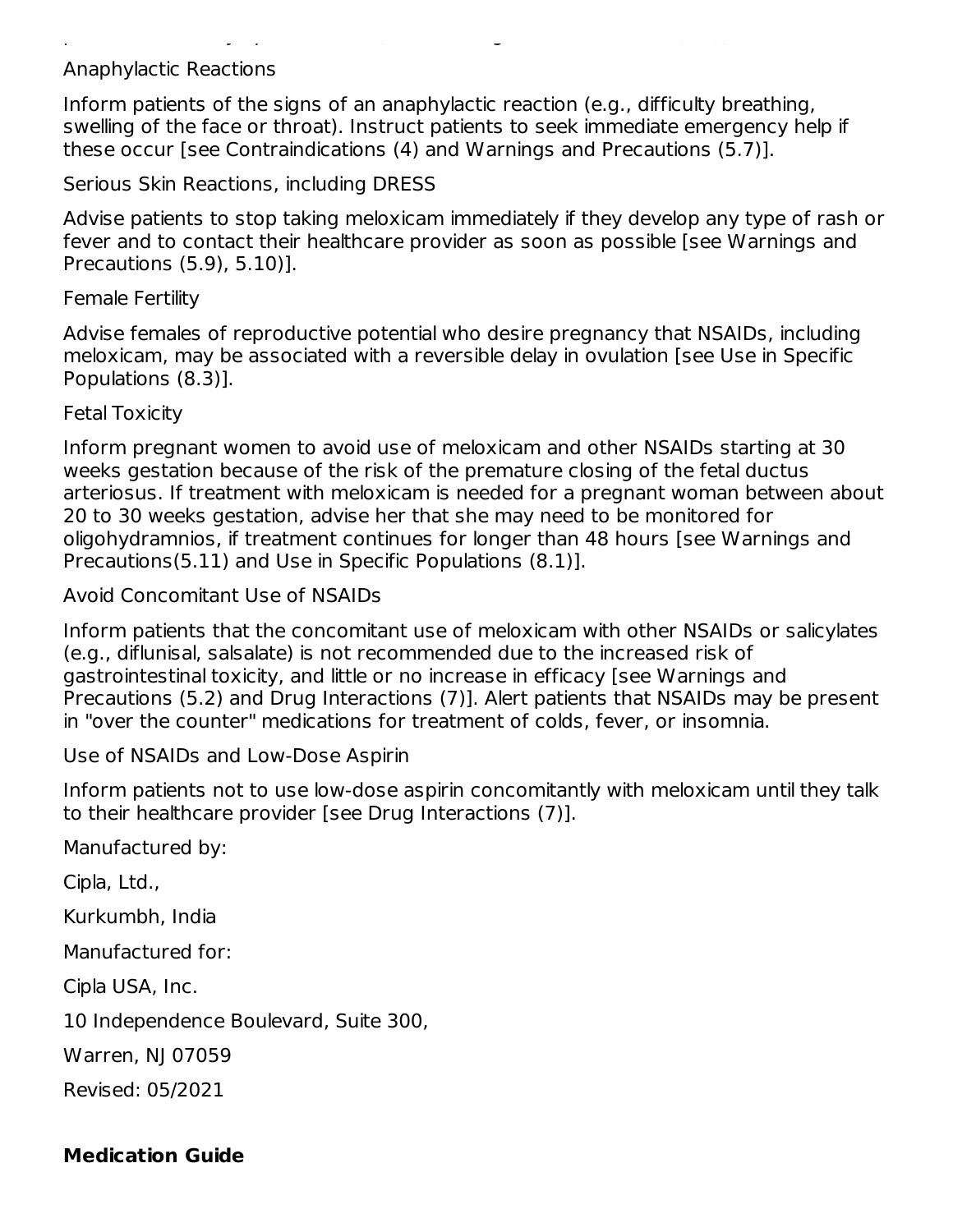#### MEDICATION GUIDE

Medication Guide for Nonsteroidal Anti-inflammatory Drugs (NSAIDs)

What is the most important information I should know about medicines called Nonsteroidal Anti-inflammatory Drugs (NSAIDs)?

NSAIDs can cause serious side effects, including:

Increased risk of a heart attack or stroke that can lead to death . This risk may happen early in treatment and may increase:

with increasing doses of NSAIDs with longer use of NSAIDs

Do not take NSAIDs right before or after a heart surgery called a "coronary artery bypass graft (CABG)."

Avoid taking NSAIDs after a recent heart attack, unless your healthcare provider tells you to. You may have an increased risk of another heart attack if you take NSAIDs after a recent heart attack.

Increased risk of bleeding, ulcers, and tears (perforation) of the esophagus (tube leading from the mouth to the stomach), stomach and intestines:

anytime during use without warning symptoms that may cause death

The risk of getting an ulcer or bleeding increases with:

○ past history of stomach ulcers, or stomach or intestinal bleeding with use of NSAIDs ○ older age

- taking medicines called "corticosteroids", "anticoagulants", "SSRIs", or "SNRIs"
- $\circ$  poor health
- $\bigcirc$  increasing doses of NSAIDs
- $\bigcirc$  advanced liver disease
- longer use of NSAIDs
- $\circlearrowright$  bleeding problems
- $\bigcirc$  smoking

 $\bigcirc$  drinking alcohol

NSAIDs should only be used:

exactly as prescribed at the lowest dose possible for your treatment for the shortest time needed

What are NSAIDs?

NSAIDs are used to treat pain and redness, swelling, and heat (inflammation) from medical conditions such as different types of arthritis, menstrual cramps, and other types of short-term pain.

Who should not take NSAIDs?

Do not take NSAIDs: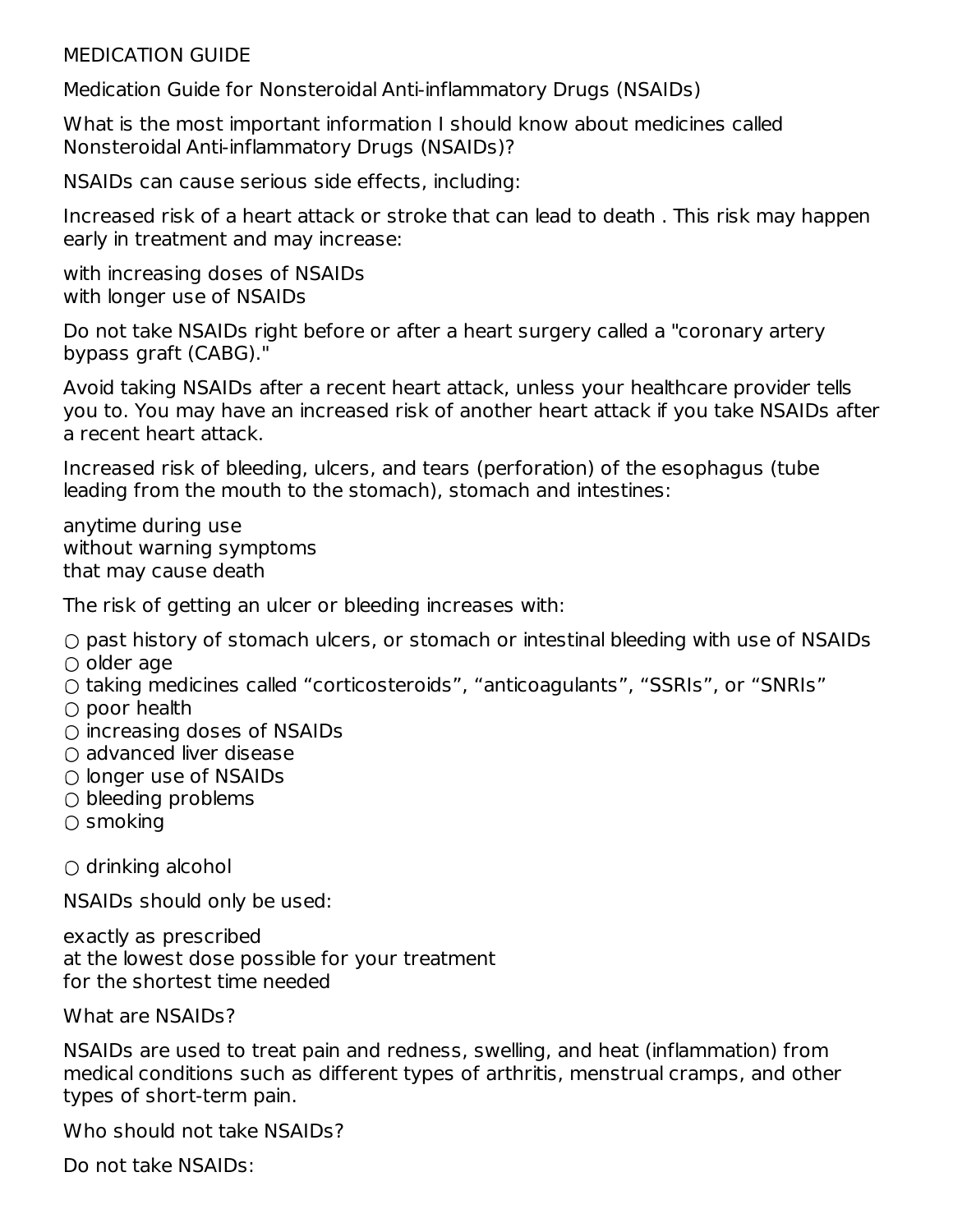if you have had an asthma attack, hives, or other allergic reaction with aspirin or any other NSAIDs.

right before or after heart bypass surgery.

Before taking NSAIDS, tell your healthcare provider about all of your medical conditions, including if you:

have liver or kidney problems. have high blood pressure. have asthma are pregnant or plan to become pregnant. Talk to your healthcare provider if you are considering taking NSAIDs during pregnancy. You should not take NSAIDs after 29 weeks of pregnancy.

are breastfeeding or plan to breast feed.

Tell your healthcare provider about all of the medicines you take, including prescription or over-the-counter medicines, vitamins or herbal supplements. NSAIDs and some other medicines can interact with each other and cause serious side effects. Do not start taking any new medicine without talking to your healthcare provider first.

What are the possible side effects of NSAIDs?

NSAIDs can cause serious side effects, including:

See "What is the most important information I should know about medicines called Nonsteroidal Anti-inflammatory Drugs (NSAIDs)?"

new or worse high blood pressure heart failure liver problems including liver failure kidney problems including kidney failure low red blood cells (anemia) life-threatening skin reactions life-threatening allergic reactions Other side effects of NSAIDs include : stomach pain, constipation, diarrhea, gas, heartburn, nausea, vomiting, and dizziness.

Get emergency help right away if you get any of the following symptoms:

- shortness of breath or trouble breathing
- slurred speech
- chest pain
- swelling of the face or throat
- weakness in one part or side of your body

Stop taking your NSAID and call your healthcare provider right away if you get any of the following symptoms:

- nausea
- $\bullet$  there is blood in your bowel movement or it is black
- more tired or weaker than usual
- vomit blood
- diarrhea
- there is blood in your bowel movement or it is black and sticky like tar
- $\bullet$  itching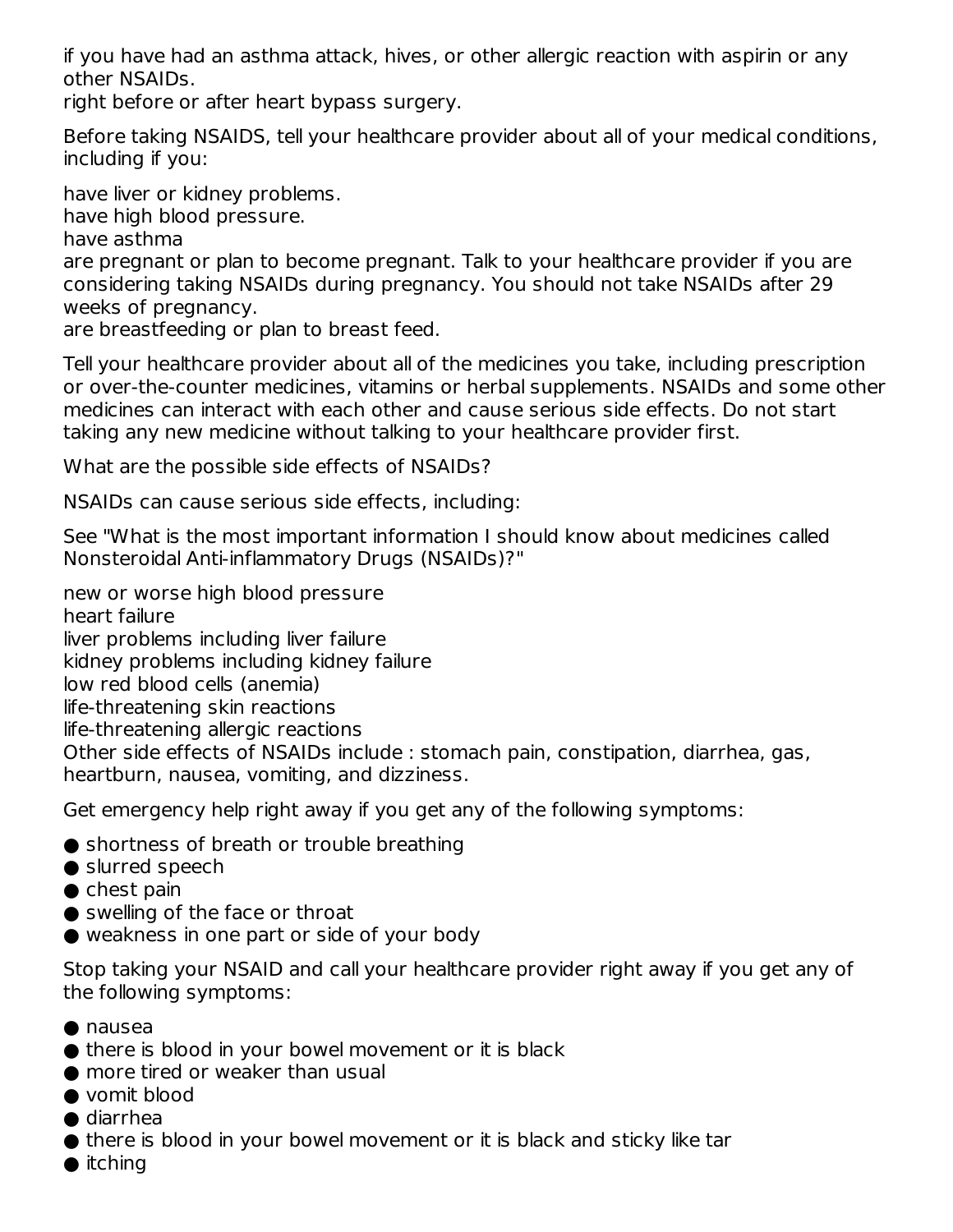- unusual weight gain
- your skin or eyes look yellow
- skin rash or blisters with fever
- indigestion or stomach pain
- swelling of the arms, legs, hands and feet
- flu-like symptoms

If you take too much of your NSAID, call your healthcare provider or get medical help right away.

These are not all the possible side effects of NSAIDs. For more information, ask your healthcare provider or pharmacist about NSAIDs.

Call your doctor for medical advice about side effects. You may report side effects to FDA at 1-800-FDA-1088.

Other information about NSAIDs:

Aspirin is an NSAID but it does not increase the chance of a heart attack. Aspirin can cause bleeding in the brain, stomach, and intestines. Aspirin can also cause ulcers in the stomach and intestines.

Some NSAIDs are sold in lower doses without a prescription (over-the-counter). Talk to your healthcare provider before using over-the-counter NSAIDs for more than 10 days.

General information about the safe and effective use of NSAIDs

Medicines are sometimes prescribed for purposes other than those listed in a Medication Guide. Do not use NSAIDs for a condition for which it was not prescribed. Do not give NSAIDs to other people, even if they have the same symptoms that you have. It may harm them.

If you would like more information about NSAIDs, talk with your healthcare provider. You can ask your pharmacist or healthcare provider for information about NSAIDs that is written for health professionals.

This Medication Guide has been approved by the U.S. Food and Drug Administration.

Manufactured by:

Cipla Ltd,

Kurkumbh, India

Manufactured for:

Cipla USA, Inc.

10 Independence Boulevard, Suite 300,

Warren, NJ 07059

Distributed by:

Advanced Rx Pharmacy of Tennessee LLC, Nashville, TN 37211.

Revised: 2/2020

### **Principal Display Panel**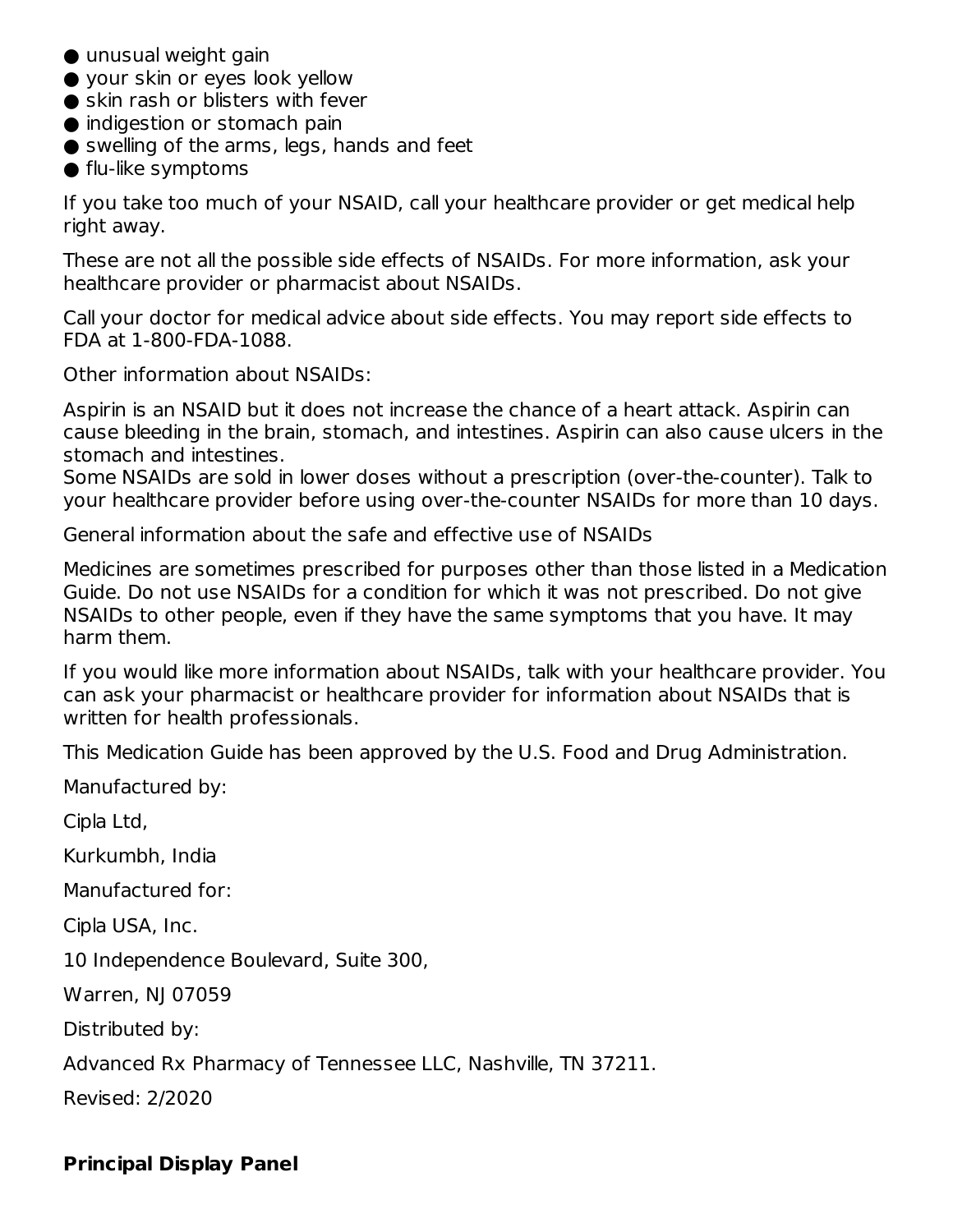

MELOXICAM 15MG TAB #30 Compare to MOBIC

NDC: 80425-0083-01 Source NDC: 69097-0159-15<br>Lot: 30ME15923 Exp.: 9/30/2023 CIPLA USA, INC. S/N: 000000051188 Store at room temp 20° - 25°C (68° - 77°F)



30ME15923

Caution: Federal law PROHIBITS transfer of this drug to any person other than the patient for whom it was prescribed.





MELOXICAM 15MG TAB #60 Compare to MOBIC NDC: 80425-0083-02<br>Source NDC: 69097-0159-15 Lot: 60MLX15923 Exp.: 9/30/2023 CIPLA USA, INC. S/N: 000000051189 Store at room temp 20° - 25°C (68° - 77°F)



Caution: Federal law PROHIBITS transfer of this drug to any person other than the patient for whom it was prescribed.

Packed By:



MELOXICAM 15MG TAB #90 Compare to MOBIC NDC: 80425-0083-03<br>Source NDC: 69097-0159-15 Lot: 90MLX15923 Exp.: 9/30/2023 CIPLA USA, INC. S/N: 000000051190 Store at room temp 20° - 25°C (68° - 77°F)

90MLX15923

Caution: Federal law PROHIBITS transfer of this drug to any person other than the patient for whom it was prescribed.

| <b>MELOXICAM</b>                                           |                                          |                              |                  |                                   |                  |
|------------------------------------------------------------|------------------------------------------|------------------------------|------------------|-----------------------------------|------------------|
| meloxicam tablet                                           |                                          |                              |                  |                                   |                  |
|                                                            |                                          |                              |                  |                                   |                  |
| <b>Product Information</b>                                 |                                          |                              |                  |                                   |                  |
| <b>Product Type</b>                                        | <b>HUMAN PRESCRIPTION</b><br><b>DRUG</b> | <b>Item Code</b><br>(Source) |                  | NDC:80425-0083(NDC:69097-<br>159) |                  |
| <b>Route of Administration</b>                             | ORAL                                     |                              |                  |                                   |                  |
|                                                            |                                          |                              |                  |                                   |                  |
| <b>Active Ingredient/Active Moiety</b>                     |                                          |                              |                  |                                   |                  |
|                                                            | <b>Ingredient Name</b>                   |                              |                  | <b>Basis of Strength</b>          | <b>Strength</b>  |
| MELOXICAM (UNII: VG2QF83CGL) (MELOXICAM - UNII:VG2QF83CGL) |                                          |                              | <b>MELOXICAM</b> |                                   | 15 <sub>mg</sub> |
|                                                            |                                          |                              |                  |                                   |                  |